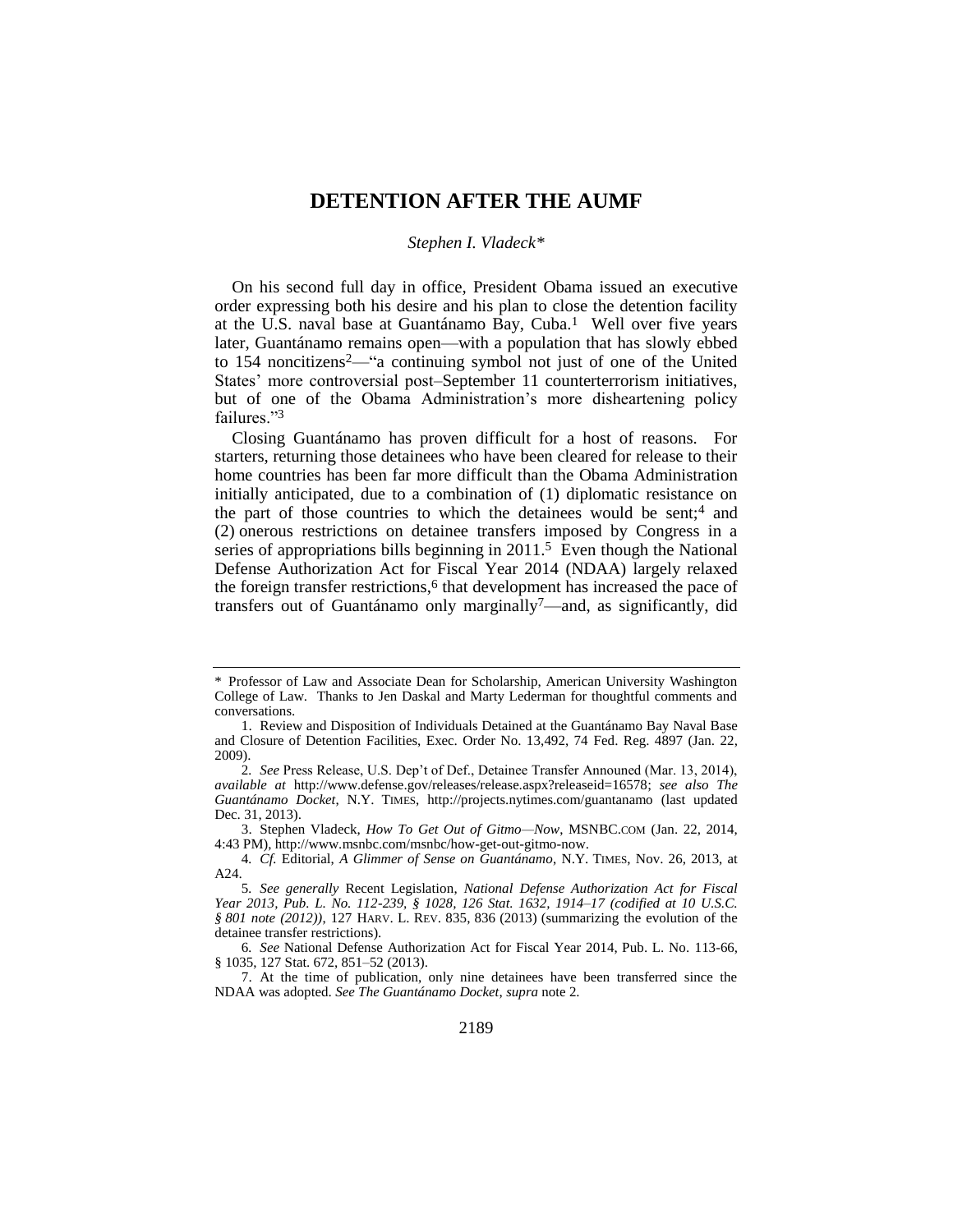not affect the continuing ban on transfers of detainees *into* the United States.<sup>8</sup>

The courts have also complicated matters. In different decisions, the D.C. Circuit has separately refused to (1) equate a right to habeas relief with a right to outright release from detention;<sup>9</sup> or  $(2)$  interpose any judicial safeguards on potentially unlawful transfers *out* of Guantánamo.<sup>10</sup> Militating somewhat in the other direction, the D.C. Circuit's rulings thus far with respect to the Guantánamo military commissions have dramatically *reduced* the number of prisoners whose cases can be resolved through *those* proceedings. The reduction in potential cases is illustrated by the court's decision in *Hamdan v. United States* (*Hamdan II*), which held that the commissions cannot try offenses committed prior to the enactment of the Military Commissions Act of 2006 if they were not recognized as international war crimes at the time of the underlying conduct.<sup>11</sup> If that holding is affirmed,  $12$  it will create an additional subset of detainees with uncertain fates.<sup>13</sup>

But inasmuch as the "cleared-for-transfer" and "slated-for-trial" detainees pose difficult questions for the U.S. government going forward, the central obstacle to closing Guantánamo has been a third, core group of detainees—forty-five,<sup>14</sup> as of this writing—whom the government has designated as too dangerous to be released, and yet in each of whose cases an array of evidentiary or substantive roadblocks preclude a criminal trial, whether before a civilian court or a military commission.<sup>15</sup> So long as this group exists, closing Guantánamo was never going to be synonymous with *ending* military detention; even if other detainees could be sent overseas or

10*. See* Kiyemba v. Obama, 561 F.3d 509 (D.C. Cir. 2009).

11*. See, e.g.*, Hamdan v. United States (*Hamdan II*), 696 F.3d 1238 (D.C. Cir. 2012).

12. On September 30, 2013, the D.C. Circuit, sitting en banc, heard oral argument on whether to revisit *Hamdan II* in *Al-Bahlul v. United States*, No. 11-1324, 2013 WL 297726 (D.C. Cir. Jan. 25, 2013), *vacated per curiam*, No. 11-1324, slip op. at 1–2 (D.C. Cir. Apr. 25, 2013) (providing the briefing and oral argument schedule for rehearing en banc). Its decision remained pending at the time this Article went to print.

13*. See* Jennifer Daskal, Hamdan v. United States*: A Death Knell for Military Commissions?*, 11 J. INT'L CRIM. JUST. 875, 895–98 (2013).

15*. See* GUANTANAMO REVIEW TASK FORCE, FINAL REPORT 22 (2010), *available at* http://www.justice.gov/ag/guantanamo-review-final-report.pdf.

<span id="page-1-0"></span><sup>8.</sup> National Defense Authorization Act for Fiscal Year 2014, Pub. L. No. 113-66, § 1034, 127 Stat. at 851.

<sup>9</sup>*. See* Kiyemba v. Obama, 555 F.3d 1022 (D.C. Cir. 2009), *vacated and remanded per curiam*, 559 U.S. 131 (2010), *reinstated as modified per curiam*, 605 F.3d 1046 (D.C. Cir. 2010).

<sup>14.</sup> The original group identified by the task force that President Obama established to implement his executive order included forty-eight detainees. *See* Charlie Savage, *No Terror Evidence Against Some Detainees*, N.Y. TIMES, May 29, 2010, at A15. Two have since died. *See* Carol Rosenberg, *FOIA Suit Reveals Guantánamo's "Indefinite" Detainees*, MIAMI HERALD (June 17, 2013), http://www.miamiherald.com/2013/06/17/3456267/foia-suitreveals-guantanamos.html. A third, Mahmoud Abd al-Aziz al-Mujahid, was recently recommended for release by a Department of Defense Periodic Review Board. *See* Julie Tate, *Panel: Yemeni Detainee Should Be Transferred Out of Guantanamo*, WASH. POST (Jan. 9, 2014), http://www.washingtonpost.com/world/national-security/panel-yemenidetainee-should-be-transferred-out-of-guantanamo/2014/01/09/ca5f81fe-7979-11e3-b1c5- 739e63e9c9a7\_story.html.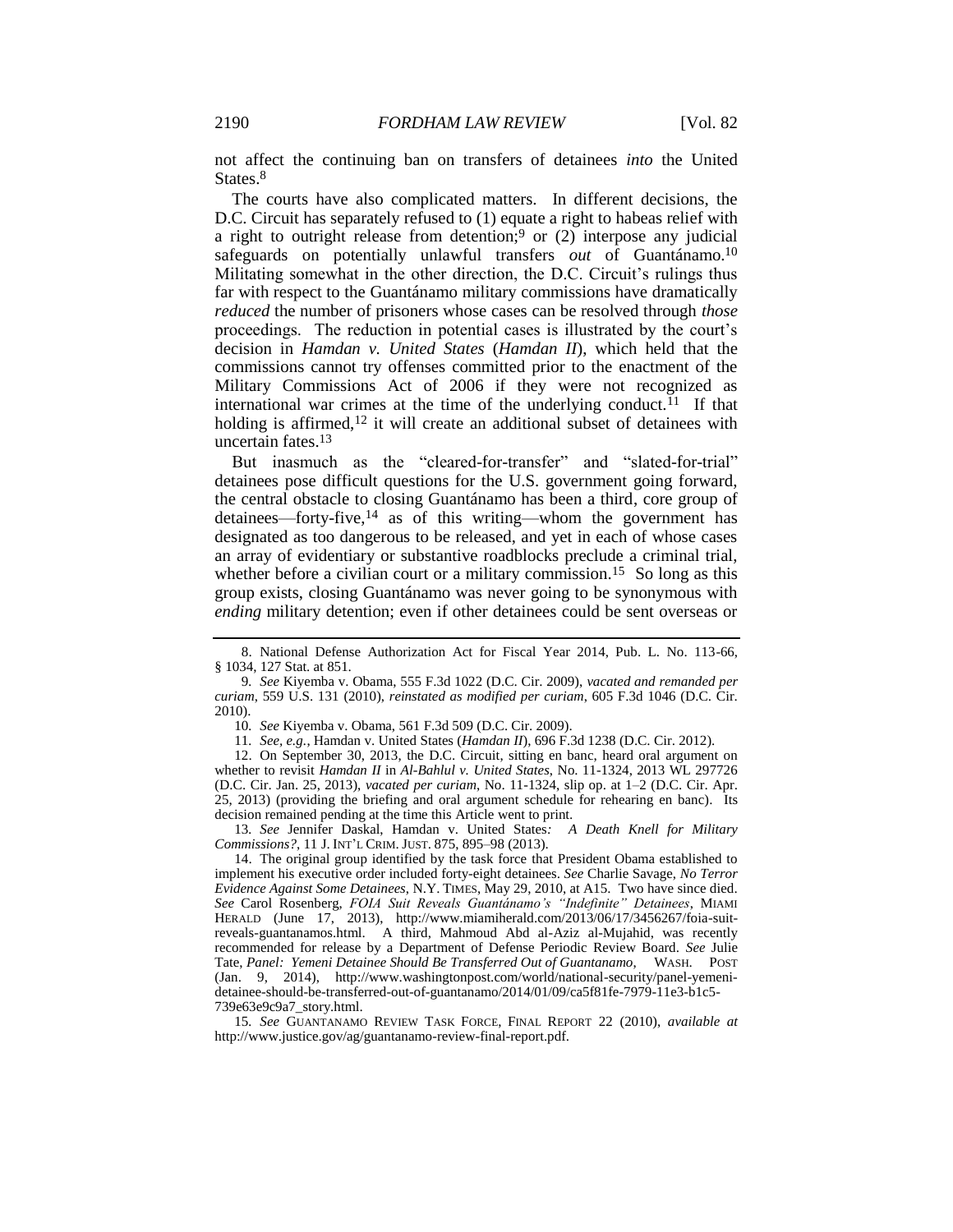tried in the United States, there would still be the "unreleasable" forty-five detainees.<sup>16</sup>

Although it may not be obvious, it has been clear for some time that this group of detainees has been the elephant in the room in the debate over closing Guantánamo. What has been less clear, but is no less true, is that it is increasingly playing a role in another, larger, conversation: the growing legal and policy headaches caused by the increasingly outdated September 2001 Authorization for the Use of Military Force<sup>17</sup> (AUMF).

<span id="page-2-0"></span>The AUMF, enacted in the immediate aftermath of the attacks of September 11, 2001, has increasingly been invoked in recent years as justification for uses of force against groups with no connection to the September 11 attacks—often with little transparency from the U.S. government as to who these groups are, or how they are connected to al Qaeda or the Taliban.18 As for the *original* targets of force under the AUMF, President Obama has himself emphasized the decimation of al Qaeda's "core,"<sup>19</sup> and the impending withdrawal of U.S. combat troops from Afghanistan—perhaps as early as the end of 2014—underscores the extent to which the conflict Congress authorized over twelve years ago is increasingly reaching its "tipping point."<sup>20</sup>

<span id="page-2-1"></span>Thus, although there are a number of competing proposals setting forth the legal paradigm that the United States should adopt with respect to uses of force against emerging terrorist threats *after* the AUMF,<sup>21</sup> the case for *preserving* the AUMF in its current form has little to do with continuing uses of force against al Qaeda and the Taliban, and everything to do with uses of force against *other* groups (arguably beyond the AUMF's purview)—and with preserving detention authority for the current Guantánamo detainees.<sup>22</sup> Thus, inasmuch as these forty-five detainees have been the tail that has wagged the Guantánamo debate, they are also increasingly becoming the tail wagging the AUMF debate, as well.

In this Article, I argue that a legal and political solution for these fortyfive detainees—and, therefore, a political solution for closing Guantánamo

<sup>16.</sup> Indeed, that number may be even higher once the pending military commission appeals are resolved, since those cases may result in additional detainees whom the government previously *thought* it could try before a military commission.

<sup>17.</sup> Pub. L. No. 107-40, 115 Stat. 224 (2001) (codified at 50 U.S.C. § 1541 note (2006)). 18*. See generally* Jennifer Daskal & Stephen I. Vladeck, *After the AUMF*, 5 HARV.

NAT'L SECURITY J. 115 (2014).

<sup>19.</sup> President Barack Obama, Address at the National Defense University (May 23, 2013), *available at* http://www.whitehouse.gov/the-press-office/2013/05/23/remarkspresident-national-defense-university.

<sup>20.</sup> Jeh Charles Johnson, Gen. Counsel, Dep't of Defense, Speech at Oxford Union: The Conflict Against Al Qaeda and Its Affiliates: How Will It End? (Nov. 30, 2012), *available at* http://www.lawfareblog.com/2012/11/jeh-johnson-speech-at-the-oxford-union/.

<sup>21.</sup> *See* Robert M. Chesney, *Beyond the Battlefield, Beyond al Qaeda: The Destabilizing Legal Architecture of Counterterrorism*, 112 MICH. L. REV. 163, 212–24 (2013); *see also* Daskal & Vladeck, *supra* not[e 18.](#page-2-0)

<sup>22.</sup> *See generally* Gregory D. Johnsen, *60 Words and a War Without End: The Untold Story of the Most Dangerous Sentence in U.S. History*, BUZZFEED (Jan. 16, 2014, 11:52 PM), http://www.buzzfeed.com/gregorydjohnsen/60-words-and-a-war-without-end-the-untoldstory-of-the-most.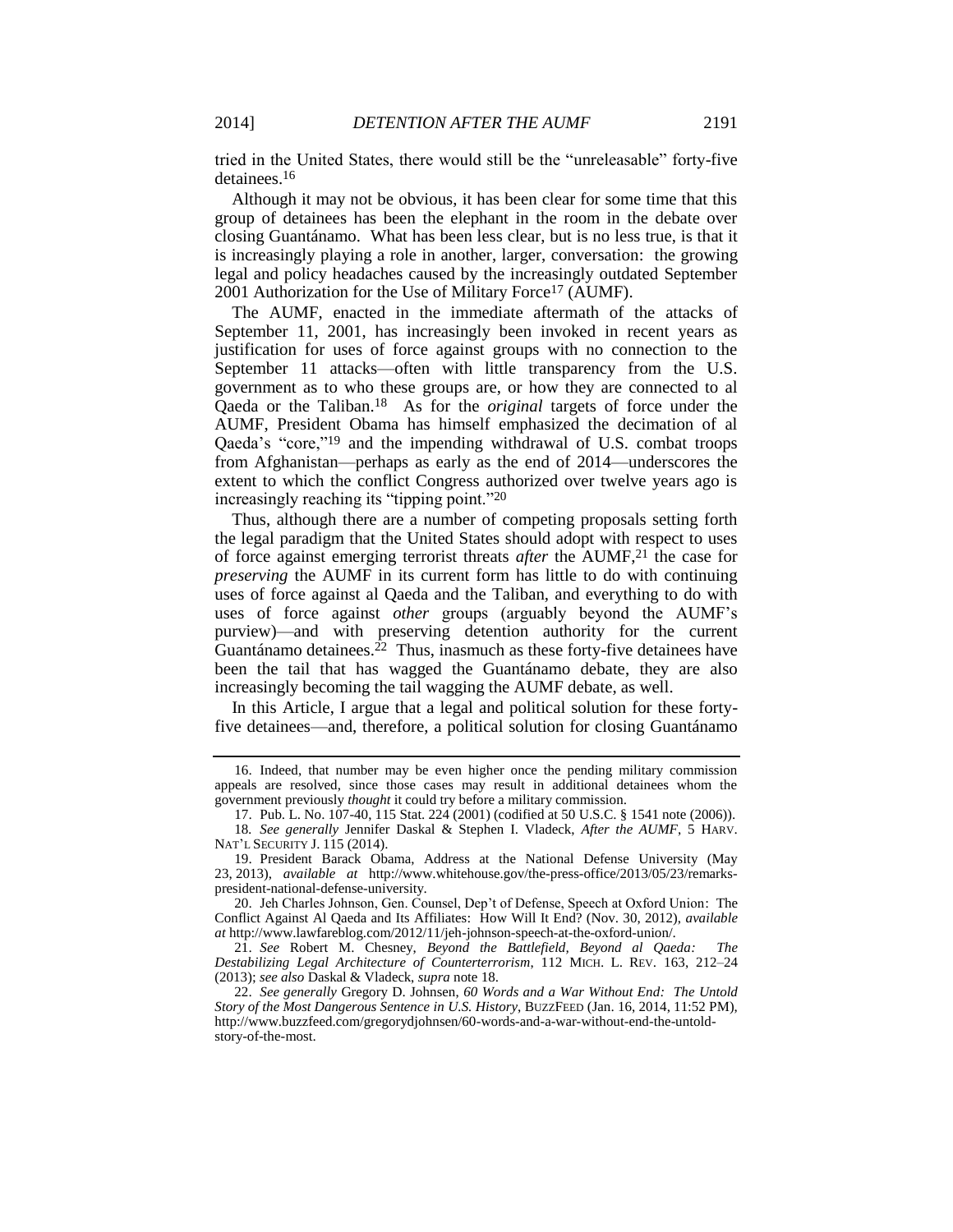and repealing the AUMF—is at least descriptively plausible. Indeed, as Part I explains, statutory authority could be modeled on (or take the form of a modest amendment to) section 412 of the USA PATRIOT Act of 2001,<sup>23</sup> which authorizes short-term detention of noncitizen<sup>24</sup> terrorism suspects. Although it has never been utilized, section 412 already provides a mechanism for the very detention that the government arguably seeks with regard to these men, along with robust procedural safeguards to ensure that they are only held for as long as they continue to pose a threat to the United States—as determined not by the executive branch, but by a federal judge.<sup>25</sup> Moreover, although section 412 *expressly* contemplates only seven days of noncriminal detention, Part I demonstrates that the statute clearly envisions a small class of cases in which, for security reasons, longer-term detention is justified.<sup>26</sup>

If one can argue that the Guantánamo cases can fall within the scope of the longer-term detention authority provided by section 412, then the far harder question becomes whether such an application of section 412 (or a comparable statute) would be constitutional. Part II turns to this question, assessing it against the backdrop of the U.S. Supreme Court's jurisprudence regarding due process constraints on civil commitment. As Part II explains, the government must be required to make a series of showings concerning both the dangerousness of the detainee and the unavailability of alternative dispositions (on the periodic basis required by section 412). But so long as the government can substantiate these determinations, and so long as due process constraints (or the statute itself) limit the scope of such authority to these "legacy" cases, it is likely that such detention of a small group of noncitizens would be upheld by the Supreme Court—even without the AUMF. In short, section 412, or a comparable statute, would provide a compromise framework within which to allow for detention of many—if not most—of the forty-five detainees, not until the "cessation of hostilities," but for as long as they continue to pose a threat to the United States. At the same time, the adoption of a solution for these cases should also clear the way for meaningful resolution of both the larger Guantánamo and AUMF debates.

To be sure, such an argument is unlikely to mollify any constituency. Those who have been among the most vocal critics of Guantánamo would be the last to endorse any "solution" that has at its core the continuing noncriminal detention of any group of the detainees—regardless of where or under what circumstances. All the more so if such a solution is perceived as potential authorization for *additional* detention going forward. On the flip side, those who believe that the government *should* have the

<sup>23.</sup> Uniting and Strengthening America by Providing Appropriate Tools Required To Intercept and Obstruct Terrorism (USA PATRIOT) Act of 2001, Pub. L. No. 107-56, § 412, 115 Stat. 272, 350–52 (codified at 8 U.S.C. § 1226a (2012)).

<sup>24.</sup> For a host of reasons, noncriminal detention of U.S. citizens raises a far more difficult set of legal questions, at least partly due to the so-called Non-Detention Act, 18 U.S.C. § 4001(a).

<sup>25.</sup> *See* 8 U.S.C. § 1226a(b).

<sup>26.</sup> *See id.* § 1226a(a)(6).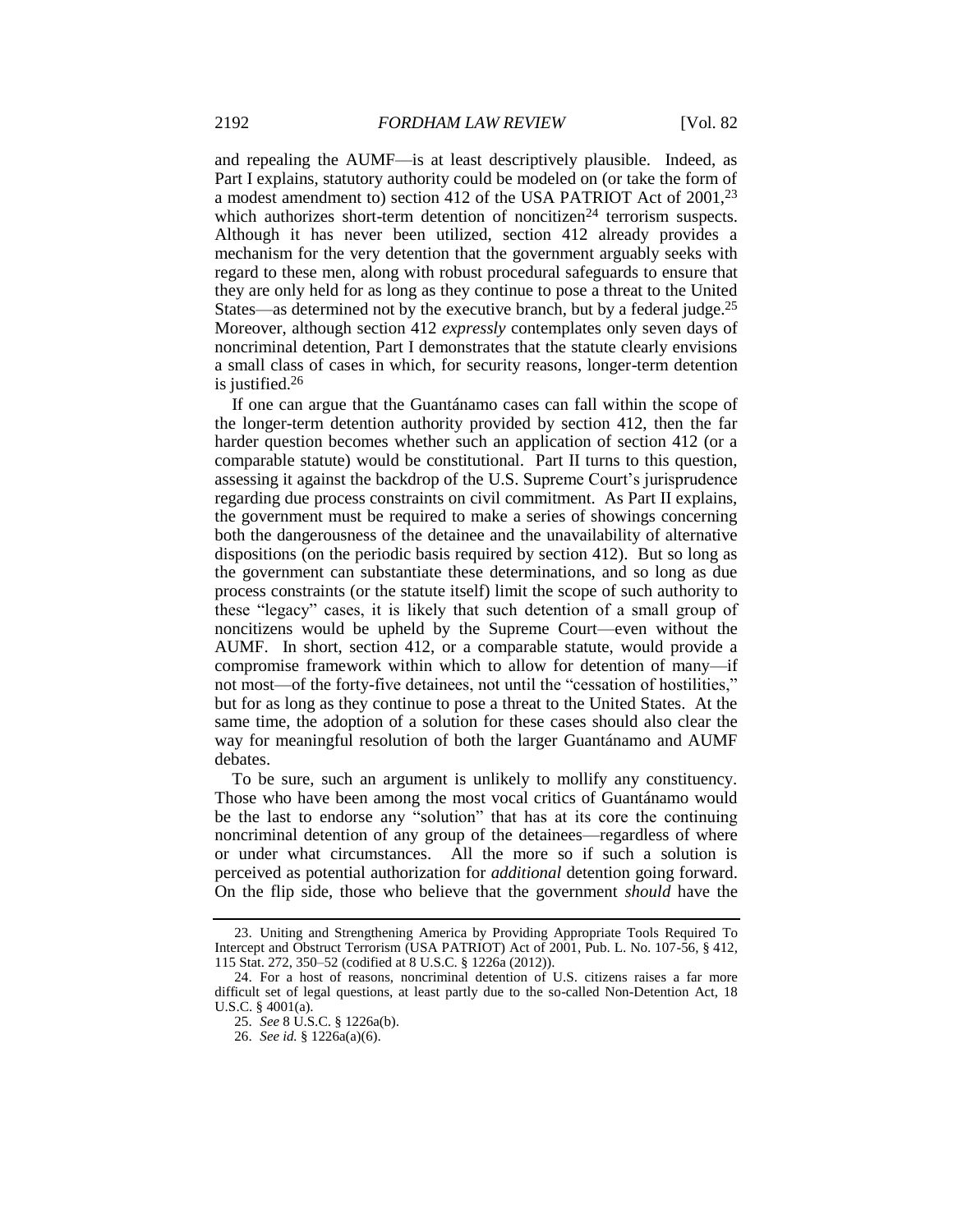power to detain these individuals indefinitely will certainly resist the stricter standards that application of the Due Process Clause will require, or the periodic review that may make it increasingly difficult for the government to *satisfy* such procedural and substantive rules.

But as this Article concludes, when backstopped by the appropriate due process considerations, a narrower detention authority such as section 412, while far from ideal, offers a least-worst solution to an increasingly intractable problem: with regard to new and future cases, the far greater availability of domestic criminal forums for trials of overseas terrorism cases (especially as compared to in the days and weeks after September 11) will make it far more difficult for the government to satisfy the due process concerns that Part II identifies. And with regard to legacy cases, section 412 would only authorize detention of a proper subset of the current Guantánamo detainee population, in civil—rather than military—detention, and with far more regularized judicial, as opposed to administrative, review.

At the same time, such statutory authority would remove the elephant in the room from the AUMF reform conversation, allowing Congress to resolve that issue on its own merits, rather than having to be dragged down by Guantánamo's baggage. Such a blueprint for compromise could thereby provide a better legal framework for the legacy cases, in exchange for repudiating the paradigm under which those cases were able to arise in the first place.

### I. GUANTÁNAMO, THE AUMF, AND SECTION 412

To introduce the argument at the heart of this Article, Part I begins by surveying the current state of the law regarding the government's authority to detain the noncitizens held at Guantánamo, and explores how section 412 could fit into that framework.

## *A. Detention Under the AUMF and NDAA*

At the heart of both Guantánamo detention policy and the broader current debate over the scope of the U.S. government's authority to use force against terrorist groups connected to al Qaeda is the AUMF.<sup>27</sup> Enacted one week after September 11, the operative provision of that statute authorizes the president

to use all necessary and appropriate force against those nations, organizations, or persons he determines planned, authorized, committed, or aided the terrorist attacks that occurred on September 11, 2001, or harbored such organizations or persons, in order to prevent any future acts of international terrorism against the United States by such nations, organizations or persons.28

The scope of the AUMF as applied to U.S. citizens, or to noncitizens arrested within the territorial United States, remains unclear today, and

<sup>27.</sup> Pub. L. No. 107-40, 115 Stat. 224 (2001) (codified at 50 U.S.C. § 1541 note (2006)). 28. *Id.* § 2(a).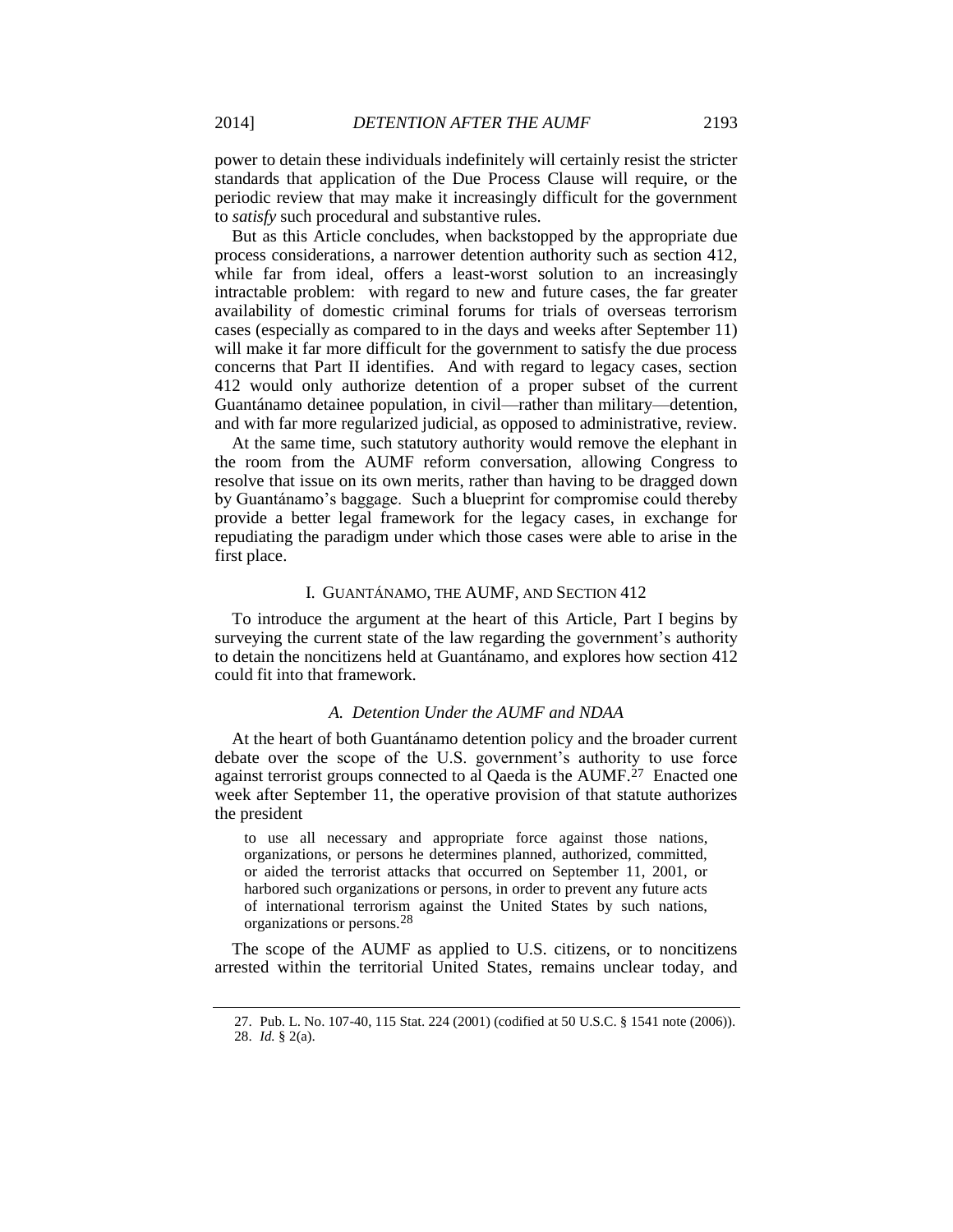controversially so.29 But with regard to noncitizens captured outside the territorial United States, the National Defense Authorization Act for Fiscal Year 2012<sup>30</sup> confirmed that such individuals may be detained so long as they "planned, authorized, committed, or aided" the September 11 attacks or harbored those who did, or are

<span id="page-5-1"></span>part of or substantially supported al-Qaeda, the Taliban, or associated forces that are engaged in hostilities against the United States or its coalition partners, including any person who has committed a belligerent act or has directly supported such hostilities in aid of such enemy forces.31

<span id="page-5-0"></span>While there are serious questions concerning the scope and viability of the "substantial support" prong for detention,  $32$  all of the cases to arise thus far have turned on the membership prong—with the government arguing that the detainee in question was "part of" al Qaeda or the Taliban.<sup>33</sup> And in a series of decisions that have been well documented elsewhere,  $34$  the D.C. Circuit has largely sided with the government in these cases, holding, among other things, that the government need only demonstrate membership by a preponderance of the evidence, <sup>35</sup> that courts should use "conditional probability analysis" in assessing that evidence, <sup>36</sup> that hearsay is generally admissible, <sup>37</sup> and that vitiation and/or lack of dangerousness are not relevant to the government's continuing detention authority under the AUMF.38 Thus, the law of the D.C. Circuit today appears to contemplate continuing authority to detain until the cessation of the hostilities Congress authorized in the AUMF—if not for some "wind-down" period thereafter, as well.<sup>39</sup>

30. Pub. L. No. 112-81, 125 Stat. 1298 (2011).

31. *Id.* § 1021(b)(2), 125 Stat. at 1562.

32. Steve Vladeck, *What* Hedges *Could Have Said . . .*, LAWFARE (Sept. 18, 2012, 1:38 PM), http://www.lawfareblog.com/2012/09/what-hedges-could-have-said.

33. *See id.*

<sup>29.</sup> *See, e.g.*, Hedges v. Obama, 724 F.3d 170 (2d Cir. 2013), *petition for cert. filed*, 82 U.S.L.W. 3385 (U.S. Dec. 16, 2013) (No. 13-758). *See generally* Marty Lederman & Steve Vladeck, *The NDAA: The Good, the Bad, and the Laws of War—Part I*, LAWFARE (Dec. 31, 2011, 4:43 PM), http://www.lawfareblog.com/2011/12/the-ndaa-the-good-the-bad-and-thelaws-of-war-part-i.

<sup>34.</sup> *See, e.g.*, Jonathan Hafetz, *Calling the Government To Account: Habeas Corpus in the Aftermath of* Boumediene, 57 WAYNE L. REV. 99 (2011); Stephen I. Vladeck, *The D.C. Circuit After* Boumediene, 41 SETON HALL L. REV. 1451 (2011).

<sup>35.</sup> *See* Al-Bihani v. Obama, 590 F.3d 866, 878 (D.C. Cir. 2010).

<sup>36.</sup> *See* Al-Adahi v. Obama, 613 F.3d 1102, 1105 (D.C. Cir. 2010).

<sup>37.</sup> *Al-Bihani*, 590 F.3d at 879.

<sup>38.</sup> *See, e.g.*, Salahi v. Obama, 625 F.3d 745 (D.C. Cir. 2010); *Al-Bihani*, 590 F.3d at 871. Although the petitioners in both cases argued that they were no longer subject to detention, the D.C. Circuit ignored this argument, holding that the only question was whether they were *ever* subject to detention under the AUMF.

<sup>39.</sup> *Cf.* Ludecke v. Watkins, 335 U.S. 160 (1948) (upholding the detention of German nationals under the Alien Enemy Act of 1798 despite the passage of time since the May 1945 unconditional surrender of the Nazi government, because the termination of war was a political determination unrelated to the cessation of hostilities).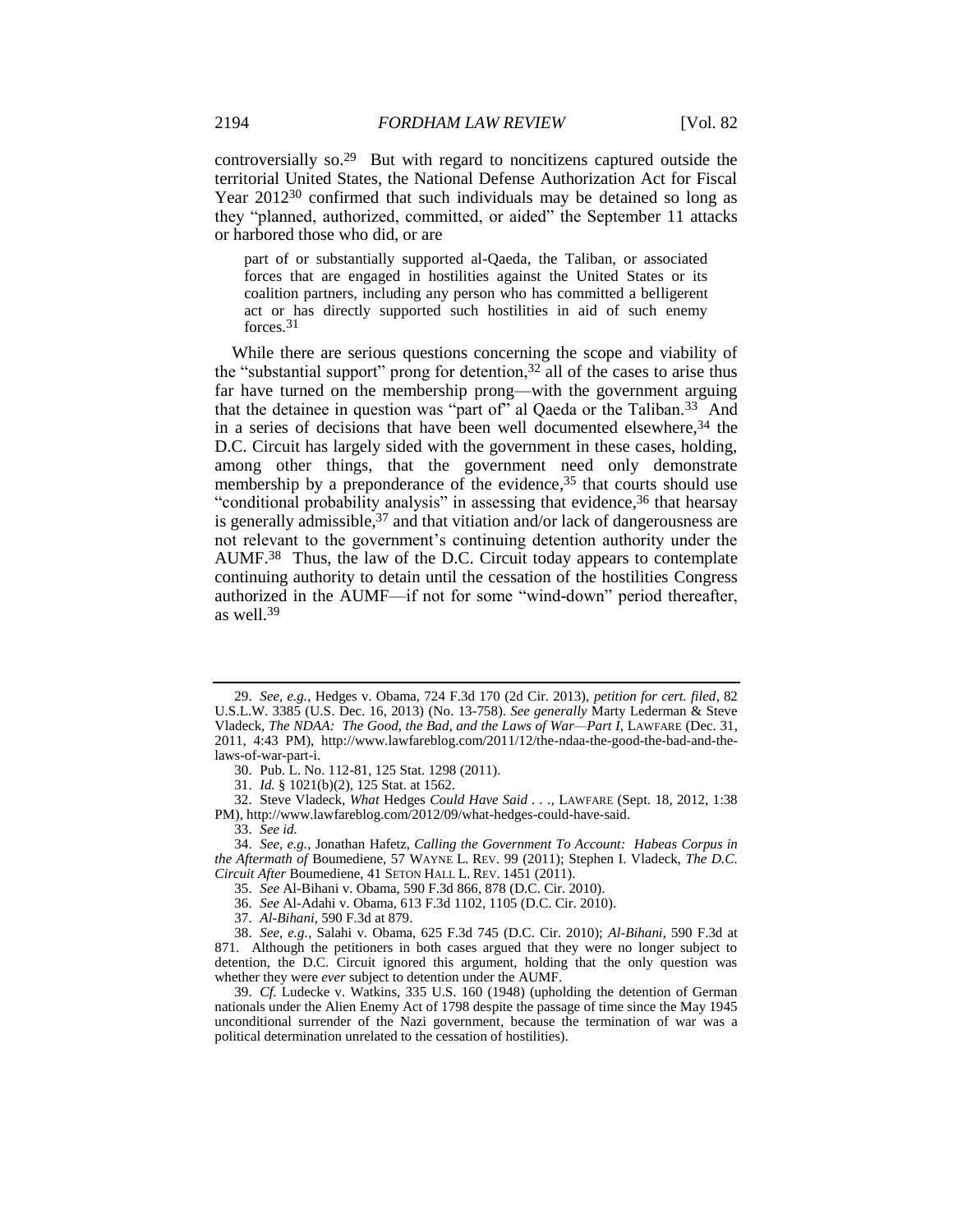### *B. Detention and the AUMF's Looming "Tipping Point"*

At the same time, there appears to be little question that, as current Homeland Security Secretary Jeh Johnson has put it, we are reaching a "tipping point" in the conflict Congress authorized back in 2001.<sup>40</sup> Whatever the permissible scope of the AUMF as applied to affiliates or "associated forces" of al Qaeda and the Taliban, the Taliban has been removed from power; the core of al Qaeda has been decimated; and the United States is on the verge of removing combat troops from Afghanistan. All the while, the United States has largely scaled down its detention operations, with no new detainees sent to Guantánamo since before President Obama came to office; with efforts underway to turn all detention operations in Afghanistan over to that country's authorities; and with virtually each new overseas capture of a terrorism suspect by U.S. authorities, citizen or otherwise, culminating in a civilian trial in a U.S. federal court.<sup>41</sup>

These developments are relevant to the Guantánamo detainees in three respects: first, in its only decision to interpret the AUMF, $42$  the Supreme Court tied its reading of the detention authority provided by the statute to the U.S. deployment in Afghanistan—and the state of armed conflict evidenced by such a deployment. As Justice O'Connor explained in her opinion for the plurality in *Hamdi v. Rumsfeld*, "[W]e understand Congress' grant of authority for the use of 'necessary and appropriate force' to include the authority to detain for the duration of the relevant conflict."<sup>43</sup> And although "that understanding may unravel" if "the practical circumstances of a given conflict are entirely unlike those of the conflicts that informed the development of the law of war," Justice O'Connor invoked the status of U.S. forces in Afghanistan in support of the conclusion that "that is not the situation we face as of this date.<sup> $344$ </sup> In light of this language, it is at least conceivable that, once combat troops are removed from Afghanistan, detainees may be able to relitigate the legality of their continuing detention, and the AUMF may lose at least some of its force.<sup>45</sup>

Second, given the shift in focus for uses of force by the United States from al Qaeda and the Taliban to groups with increasingly less of a connection to Afghanistan or the September 11 attacks, numerous proposals have emerged for a next-generation statutory framework to address what some have called "extra-AUMF" threats.<sup>46</sup> Although these proposals vary in their details, they have the same two propositions at their core: the groups that military force may be needed against today bear increasingly

<sup>40.</sup> *See* Johnson, *supra* note [20.](#page-2-1)

<sup>41.</sup> *See* Daskal & Vladeck, *supra* not[e 18,](#page-2-0) at 130–31 & n.52.

<sup>42.</sup> Hamdi v. Rumsfeld, 542 U.S. 507 (2004).

<sup>43.</sup> *Id.* at 521 (plurality opinion).

<sup>44.</sup> *Id.*

<sup>45.</sup> *See* Stephen I. Vladeck, *Access to Counsel, Res Judicata, and the Future of Habeas at Guantánamo*, 161 U. PA. L. REV. PENNUMBRA 78, 85–87 (2012).

<sup>46.</sup> *See, e.g.*, ROBERT CHESNEY ET AL., A STATUTORY FRAMEWORK FOR NEXT-GENERATION TERRORIST THREATS 8–11 (2013), *available at* http://media.hoover.org/sites/ default/files/documents/Statutory-Framework-for-Next-Generation-Terrorist-Threats.pdf.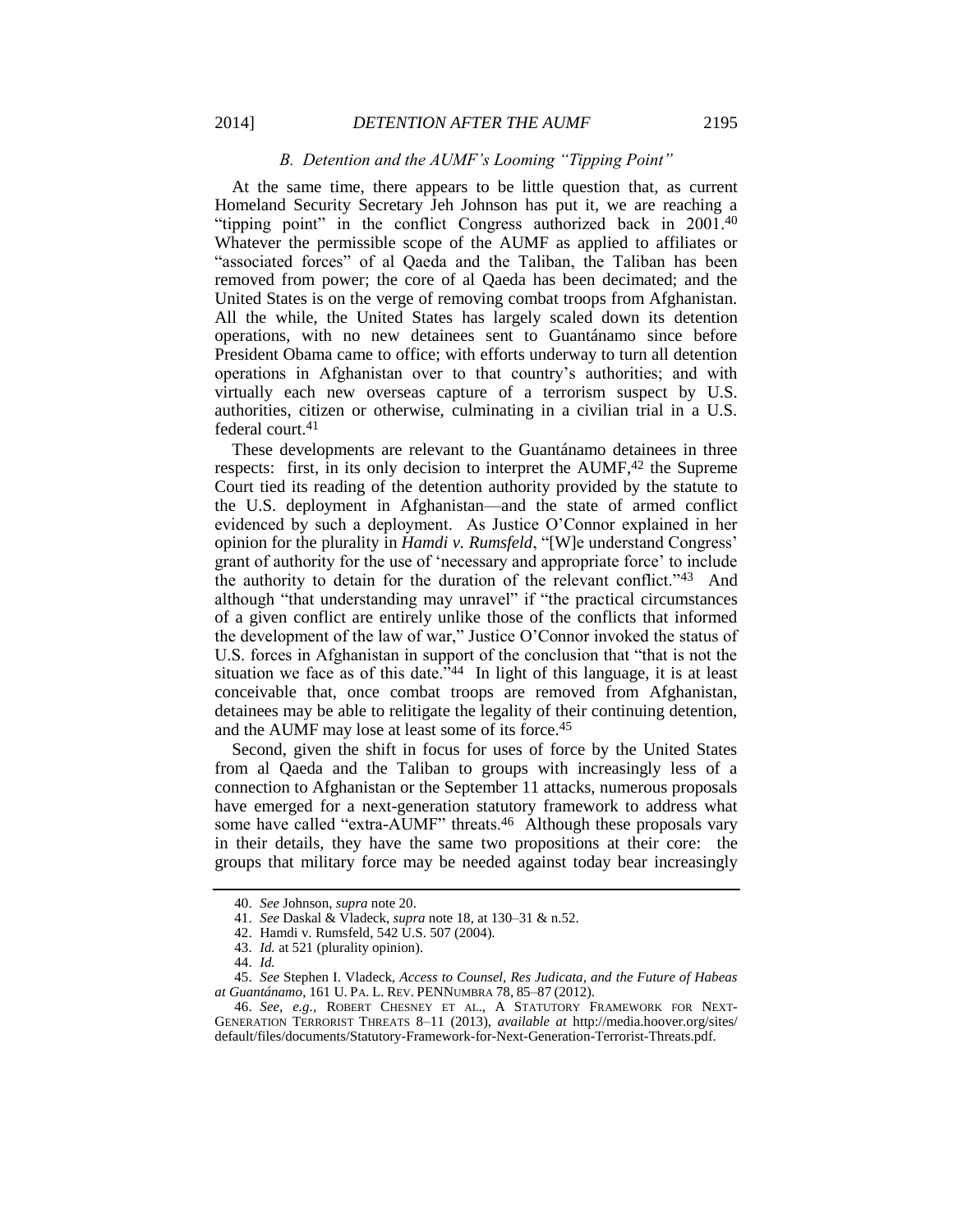little resemblance—and relationship—to those that Congress believed it was authorizing force against back in 2001; and, as such, the AUMF is an increasingly problematic authority on which to base such uses of force. Whether these developments justify an outright repeal of the AUMF, as some have proposed, or rather its replacement with a use-of-force authorization more specifically targeted at these newer threats, there appears to be an emerging consensus that, once combat troops are removed from Afghanistan, the AUMF's days could—and should—be numbered.

Perhaps unsurprisingly, the problem that the AUMF debate has run into is Guantánamo. Whereas the president ostensibly has other sources of authority to use military force to respond to emerging and imminent terrorist threats,<sup>47</sup> there are no other domestic law authorities that would justify continuing long-term military detention without trial. And so discussions of AUMF reform often run headlong into Guantánamo—and the extent to which outright repeal of the AUMF would presumably vitiate any continuing military detention authority over the remaining detainees. Military detention under the laws of war requires war as a necessary antecedent. So long as there is a group of detainees—of any size—whom the government refuses to release or try, there will be enormous pressure on the political branches to leave the AUMF in place.

Third, the decisive shift away from the military detention paradigm since 2006 underscores the extent to which the disposition of the remaining Guantánamo detainees is a legacy problem—requiring only a backwardlooking solution, rather than a neutral approach that could apply equally to past and future cases. The harder question is what such a solution might look like.

# *C. A Section 412 Solution?*

In a slightly different context, Congress has already grappled with this question—and come up with its own resolution. As part of the USA PATRIOT Act of  $2001,48$  passed just six weeks after the September 11 attacks, Congress enacted section 412—codified at 8 U.S.C. § 1226a, and titled "Mandatory Detention of Suspected Terrorists, Habeas Corpus, Judicial Review."49 That provision authorizes *civil* detention of any noncitizen with the attorney general's certification that the noncitizen meets

<sup>47.</sup> Although there is widespread debate over the scope of the president's inherent war powers, few question the existence of at least *some* Article II authority to act unilaterally to defend the nation from imminent attack. *Cf.* The Prize Cases, 67 U.S. (2 Black) 635, 668 (1863) ("If a war be made by invasion of a foreign nation, the President is not only authorized but bound to resist force by force. He does not initiate the war, but is bound to accept the challenge without waiting for any special legislative authority.").

<sup>48.</sup> Uniting and Strengthening America by Providing Appropriate Tools Required To Intercept and Obstruct Terrorism (USA PATRIOT) Act of 2001, Pub. L. No. 107-56, § 412, 115 Stat. 272, 350–52 (codified at 8 U.S.C. § 1226a (2012)).

<sup>49.</sup> 8 U.S.C. § 1226a.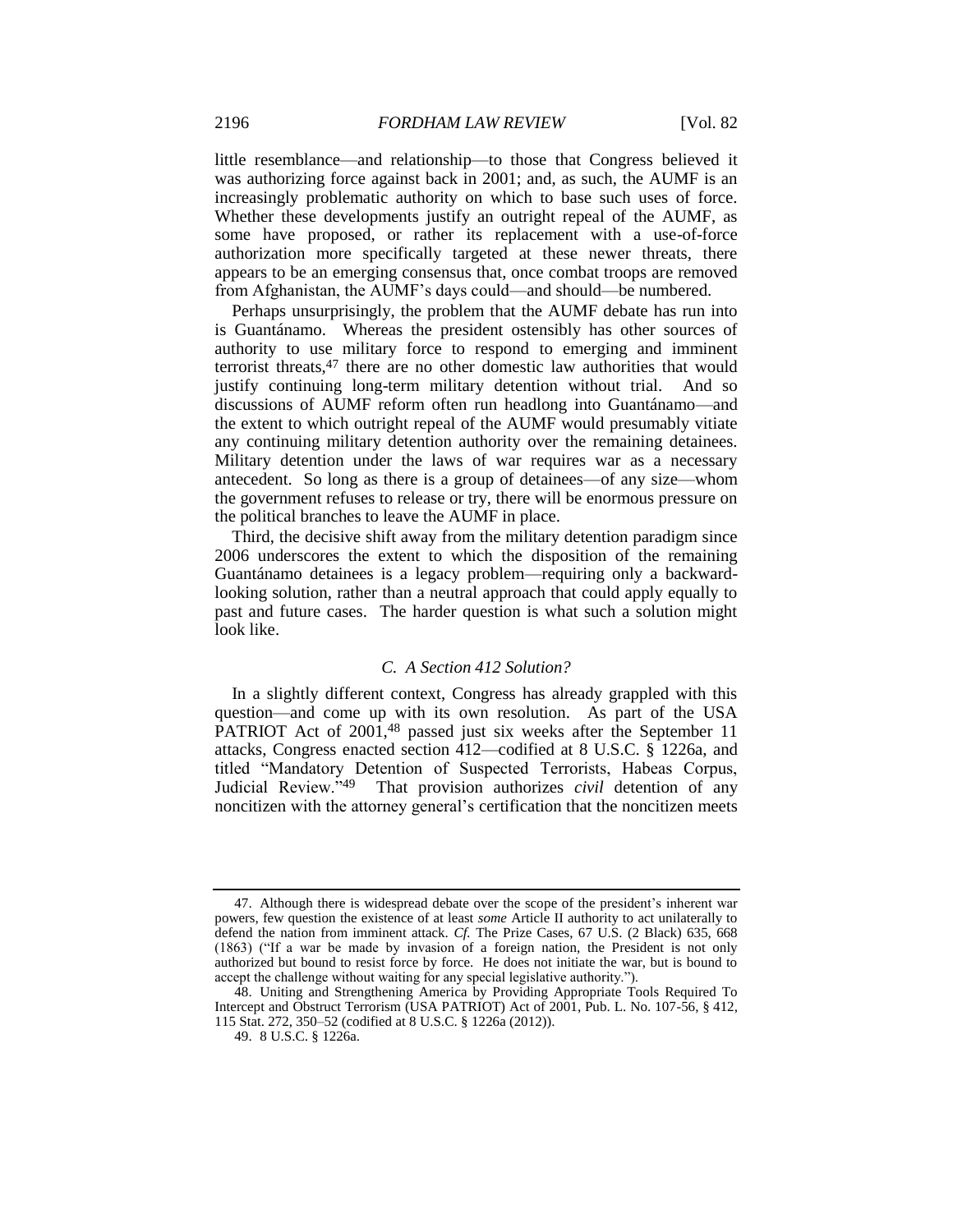Tellingly, though, section 412 contemplates that noncriminal detention may nevertheless continue if the attorney general pursues removal proceedings, emphasizing that a detainee "whose removal is unlikely in the reasonably foreseeable future, may be detained for additional *periods* of up to six months only if the release of the alien will threaten the national security of the United States or the safety of the community or any person."53 In other words, and by design, section 412 authorizes potentially long-term civil detention of noncitizen terrorism suspects based upon a specific and individualized showing of dangerousness.<sup>54</sup>

That section 412 anticipates detention longer than seven days is also underscored by the judicial and legislative oversight the statute requires oversight that would only be relevant in cases in which longer detention was sought.<sup>55</sup> To that end, section 412(b) creates specific procedures for review by habeas corpus of the initial determination that the individual was subject to detention, and of the dangerousness determination contemplated by subsection (a)(6).<sup>56</sup> The statute confers jurisdiction in such cases over the Supreme Court or any justice thereof, any D.C. Circuit judge, and any district court "otherwise having jurisdiction to entertain it."<sup>57</sup> If filed initially in district court, the statute invests the D.C. Circuit with exclusive appellate jurisdiction<sup>58</sup> and purports to articulate as the rule of decision in all such cases "[t]he law applied by the Supreme Court and the United States Court of Appeals for the District of Columbia Circuit."59 Finally, the Attorney General must also provide Congress with reports on the use of this detention authority every six months,<sup>60</sup> which must include the number of

released.<sup>52</sup>

<sup>50.</sup> *See id.* § 1226a(a)(3)(A). In particular, section 412 incorporates the ineligibility and removability criteria outlined in 8 U.S.C. §§ 1182(a)(3)(A)(i), (a)(3)(A)(iii), (a)(3)(B),  $1227(a)(4)(A)(i)$ ,  $(a)(4)(A)(iii)$ ,  $(a)(4)(B)$ .

<sup>51.</sup> *Id.* § 1226a(a)(3)(B).

<sup>52.</sup> *Id.* § 1226a(a)(5).

<sup>53.</sup> *Id.* § 1226a(a)(6) (emphasis added).

<sup>54.</sup> For an illuminating discussion of the provision's origins, see Al-Marri v. Wright, 487 F.3d 160, 191 (4th Cir. 2007), *vacated en banc sub nom.* Al-Marri v. Pucciarelli, 534 F.3d 213 (4th Cir. 2008), *vacated sub nom.* Al-Marri v. Spagone, 555 U.S. 1220 (2009) (mem.).

<sup>55.</sup> Habeas petitions typically become moot—prudentially, if not jurisdictionally—upon the release of the detainee. *See, e.g.*, Gul v. Obama, 652 F.3d 12, 16, 20 (D.C. Cir. 2011).

<sup>56.</sup> *See* 8 U.S.C. § 1226a(b)(1).

<sup>57.</sup> *Id*. § 1226a(b)(2)(A).

<sup>58.</sup> *Id*. § 1226a(b)(3).

<sup>59.</sup> *Id*. § 1226a(b)(4).

<sup>60.</sup> *Id*. § 1226a(a)(7).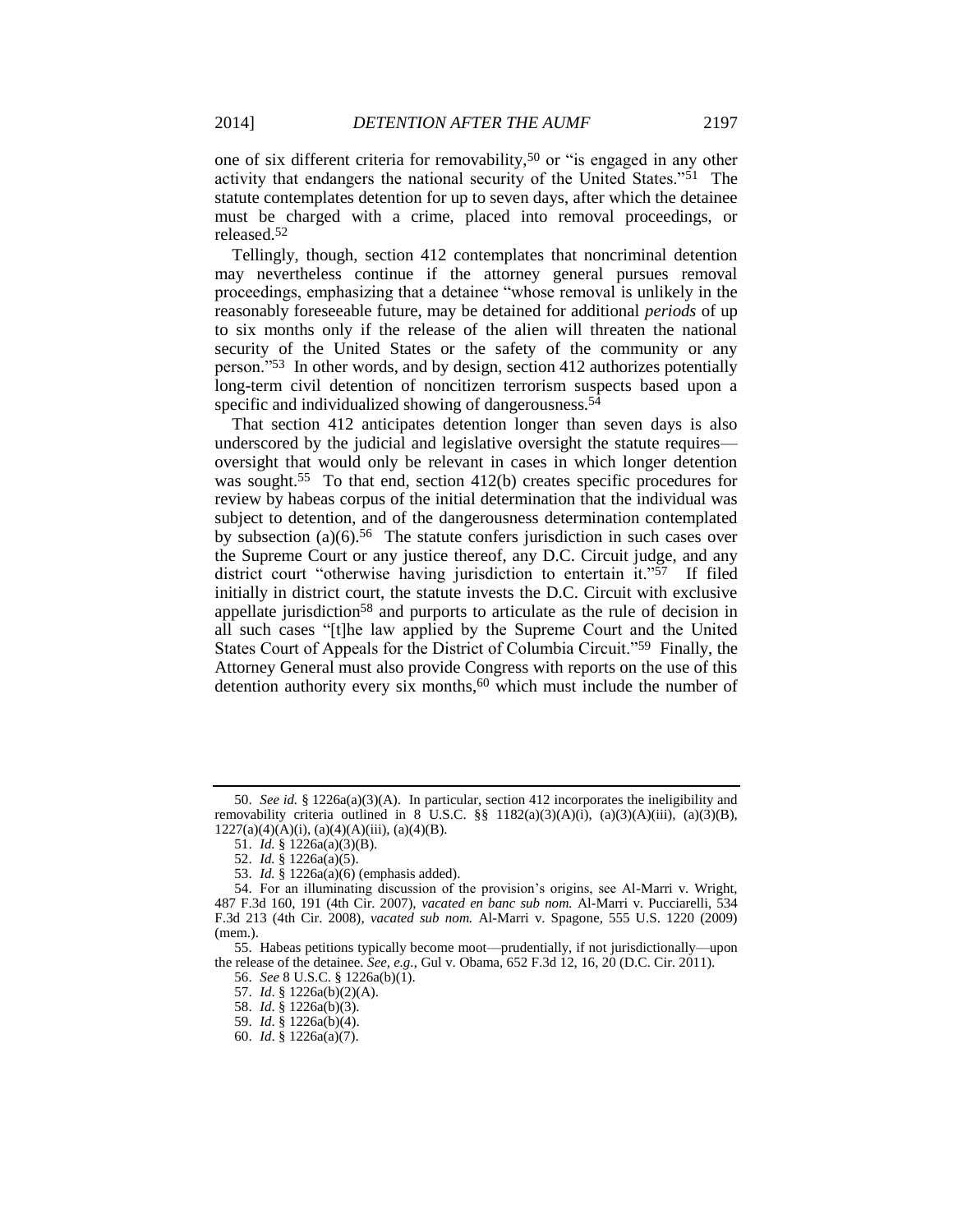noncitizens detained, the grounds for their detention, and the length of the detention, among other details.<sup>61</sup>

To be sure, section 412 appears to assume that long-term detention could only arise as an incident to removal proceedings—in which the government's goal would ostensibly be the removal of the detainee from the country, $62$  and not his continuing, long-term incapacitation. $63$  Thus, as Judge Motz has explained, "no provision of the Patriot Act allows for unlimited indefinite detention."64 But in so providing, section 412 thereby authorizes *limited* and potentially indefinite detention in a hyperspecific class of cases—those in which a detainee's removal from the country is not reasonably foreseeable, and in which the government can prove to a federal judge that release of the detainee "will threaten the national security of the United States or the safety of the community or any person."<sup>65</sup>

Detention under section 412 and detention under the AUMF are thus based on fundamentally different models: military detention under the AUMF is tied to the laws of war, and the idea that *all* combatants can be incapacitated for the duration of hostilities regardless of their individual circumstances—because detention is preferable to more irrevocable forms of military incapacitation. Civil detention under section 412, in contrast, is a melding of two distinct concepts: short-term detention in anticipation of subsequent legal proceedings, and long-term detention of individuals who pose specific and identifiable risk to the safety of themselves or others. It is therefore not surprising that the government has invoked section 412 in *zero* cases to date; the authority it provides is far more modest—and subject to far greater scrutiny—than that which has thus far been available under the AUMF.

### II. CONSTITUTIONAL, PRACTICAL, AND POLITICAL CONSTRAINTS

That section 412 *could* be read to provide statutory authority for the continuing detention of those noncitizens currently held at Guantánamo who continue to pose a threat to U.S. national security raises a host of questions about the constitutional, practical, and political feasibility of such an approach. This Part seeks to address those questions in turn.

<sup>61.</sup> Uniting and Strengthening America by Providing Appropriate Tools Required To Intercept and Obstruct Terrorism (USA PATRIOT) Act of 2001, Pub. L. No. 107-56, § 412(c), 115 Stat. 272, 352 (codified at 8 U.S.C. § 1226a note).

<sup>62.</sup> Indeed, section 412 only authorizes long-term detention of "[a]n alien . . . who has not been removed under  $[8 \text{ U.S.C. } § 1231(a)(1)(A)],$  and whose removal is unlikely in the reasonably foreseeable future." 8 U.S.C. § 1226a(a)(6).

<sup>63.</sup> With respect to the "unreleasable" Guantánamo detainees, this may be a distinction without a difference; for any number of reasons, it seems quite possible that the government would be unable to effectuate the removal of an individual who has publicly been identified as someone who is too dangerous to be released.

<sup>64.</sup> Al-Marri v. Wright, 487 F.3d 160, 191 (4th Cir. 2007), *vacated en banc sub nom.* Al-Marri v. Pucciarelli, 534 F.3d 213 (4th Cir. 2008), *vacated sub nom.* Al-Marri v. Spagone, 555 U.S. 1220 (2009) (mem.).

<sup>65.</sup> 8 U.S.C. § 1226a(a)(6).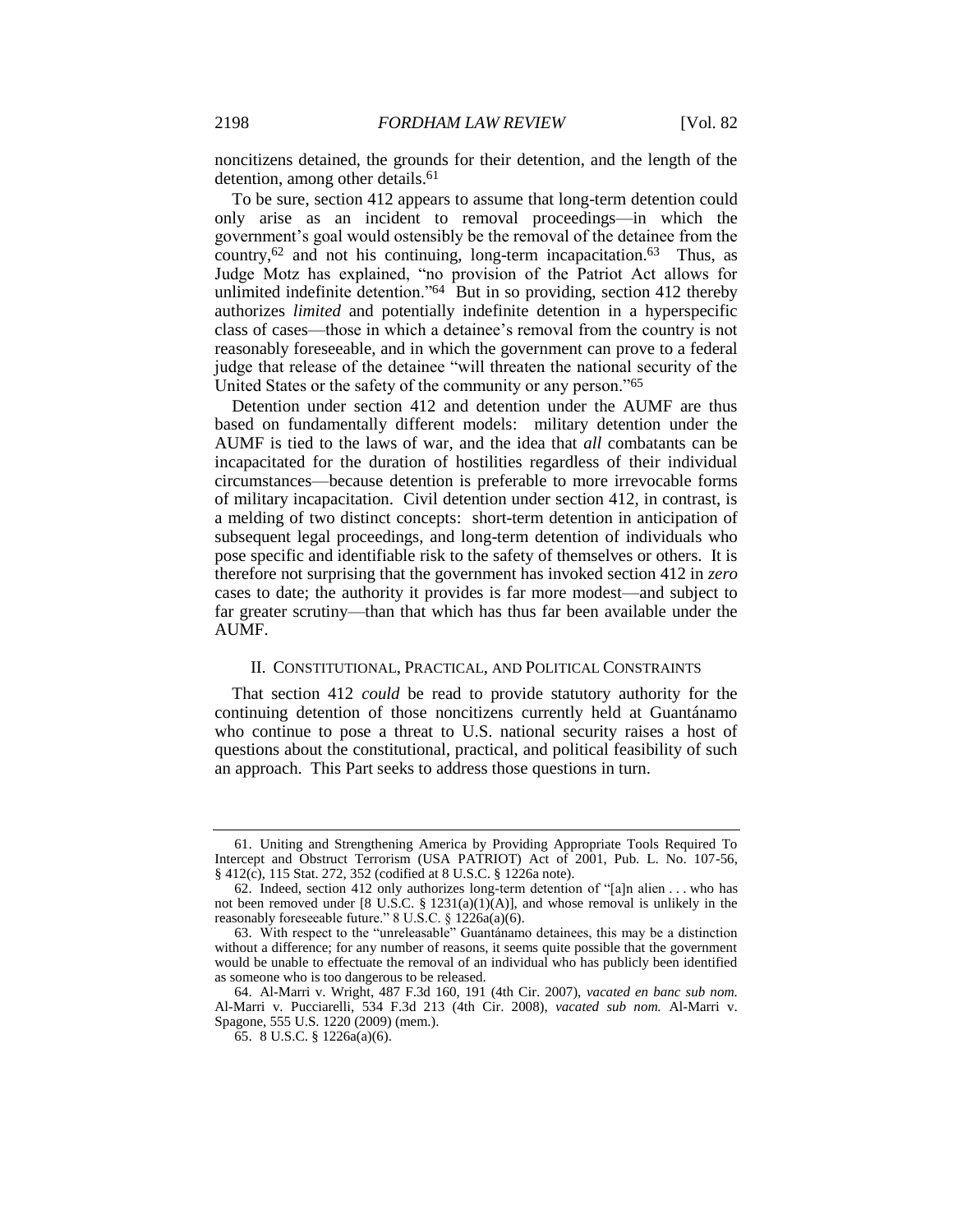#### <span id="page-10-0"></span>*A. Constitutional Constraints*

The most obvious objection to section 412—and one that has been leveled consistently since its enactment in 2001—is that the detention it authorizes would violate the Fifth Amendment's Due Process Clause.66 As Professor Sinnar argued in her 2003 *Stanford Law Review* student note,<sup>67</sup> the statute raises series procedural *and* substantive due process concerns, with the certification procedures implicating the former and the detention authority implicating the latter.68 I completely agree with Professor Sinnar that the statute raises both sets of concerns; the critical point for present purposes is that, as explained below, neither concern would be implicated in cases in which section 412 was applied solely to the forty-five "unreleasable" Guantánamo detainees.

With regard to procedural due process, Professor Sinnar's basic objection is that the statute fails to provide adequate procedures to protect against wrongful certification.<sup>69</sup> This argument is well taken. In cases in which the Attorney General erroneously certifies a noncitizen under section 412(a)(3), the only remedy the statute appears to contemplate is the habeas corpus review described above.70 But the current law of the D.C. Circuit (which would govern in such a case) $71$  provides that a habeas case generally becomes moot upon a detainee's release from custody.72 Thus, for detainees who are released within the seven days provided by the statute (or shortly thereafter), habeas review will presumably be unavailable. To be sure, *Bivens*<sup>73</sup> suits seeking damages after the fact *should* provide the necessary backstop in such cases,  $74$  but there, again, the D.C. Circuit's current jurisprudence militates rather decisively against the availability of such relief.75 And even if courts were inclined to look more favorably upon

- 69. *See* Sinnar, *supra* not[e 67,](#page-10-0) at 1429–41.
- 70. *See* 8 U.S.C. § 1226a(b).
- 71. *See id.* § 1226a(b)(4).
- 72. *See* Gul v. Obama, 652 F.3d 12, 16 (D.C. Cir. 2011).

<sup>66.</sup> U.S. CONST. amend. V.

<sup>67.</sup> Shirin Sinnar, Note, *Patriotic or Unconstitutional?: The Mandatory Detention of Aliens Under the USA Patriot Act*, 55 STAN. L. REV. 1419 (2003).

<sup>68.</sup> *Id.* at 1421. Insofar as the detainees in question are noncitizens held outside the United States, the argument could be made that due process constraints are irrelevant, since such detainees are not protected by the Fifth Amendment's Due Process Clause. *See, e.g.*, Kiyemba v. Obama, 555 F.3d 1022, 1026 (D.C. Cir. 2009), *vacated and remanded per curiam*, 559 U.S. 131 (2010), *reinstated as modified per curiam*, 605 F.3d 1046 (D.C. Cir. 2010). In this Article, however, I assume that the Due Process Clause *does* apply in such cases, because (1) as explained below, section 412 appears to be specifically targeted toward detention *within* the territorial United States, which would arguably bring with it full due process protections; and (2) insofar as the Due Process Clause does *not* apply, the constitutional objections outlined above would be moot.

<sup>73.</sup> Bivens v. Six Unknown Named Agents of the Fed. Bureau of Narcotics, 403 U.S. 388 (1971). In *Bivens*, the Supreme Court held that, in certain cases, individuals could sue federal officers who violate their constitutional rights for damages directly under the Constitution, even in the absence of a statutory cause of action authorizing such relief. *Id.* at 397.

<sup>74.</sup> *See, e.g.*, Carlos M. Vázquez & Stephen I. Vladeck, *State Law, the Westfall Act, and the Nature of the* Bivens *Question*, 161 U. PA. L. REV. 509, 510–11 (2013).

<sup>75.</sup> *See, e.g.*, Rasul v. Myers, 563 F.3d 527, 532 n.5 (D.C. Cir. 2009).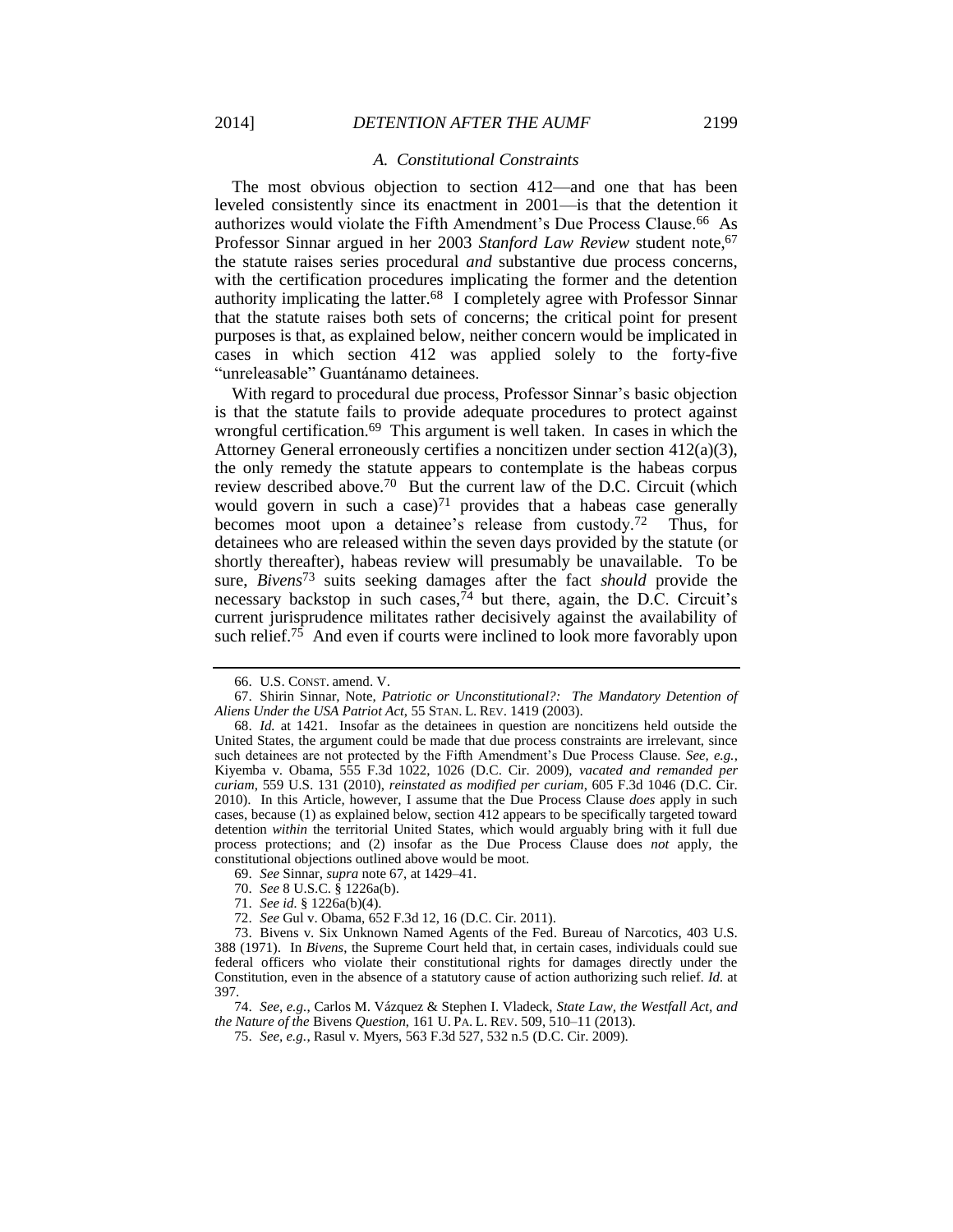*Bivens* claims in this context, section 412 itself appears to foreclose such relief:

Judicial review of any action or decision relating to this section (including judicial review of the merits of a determination made under subsection  $(a)(3)$  or  $(a)(6)$  of this section) is available exclusively in habeas corpus proceedings consistent with this subsection. Except as provided in the preceding sentence, no court shall have jurisdiction to review, by habeas corpus petition or otherwise, any such action or decision.<sup>76</sup>

Thus, there *does* appear to be serious procedural due process concerns with section 412 in many—if not most—cases.

That said, it is difficult to understand the argument that a certification under section  $412(a)(3)$  could be erroneous in the case of individuals who are, at the present, lawfully detained under the AUMF. Recall from above that detention under the AUMF is putatively based upon "membership" in al Qaeda or the Taliban.77 One of the criteria for certification under section  $412(a)(3)$  is that the noncitizen "is a member of a terrorist organization"<sup>78</sup> designated as a "foreign terrorist organization" (FTO) by the secretary of state.79 Thus, being "part of" al Qaeda or the Taliban (or any other FTO, for that matter) automatically suffices to satisfy one of the grounds for certification under section 412. In other words, so long as a noncitizen is properly subject to detention under the AUMF, they *cannot* be erroneously certified under section  $412(a)(3)$ , thereby mooting the otherwise significant procedural due process concerns.

Similar analysis can be undertaken with regard to Professor Sinnar's substantive due process objections—i.e., that "section 412 violates substantive due process by authorizing government detention of some aliens who pose neither a danger to the community nor a risk of flight."<sup>80</sup> Again, I share Professor Sinnar's view that, in many cases, section 412 *could* authorize noncriminal detention of such individuals; indeed, the *short*-*term* detention section 412 authorizes requires no individualized dangerousness finding whatsoever by the attorney general, and would therefore raise serious substantive due process concerns in cases in which the government could not make out such a showing.<sup>81</sup>

<sup>76.</sup> 8 U.S.C. § 1226a(b)(1). And at least under the (controlling) law of the D.C. Circuit, *see id.* § 1226a(b)(4), there is no constitutional problem with a statute that forecloses federal jurisdiction over *Bivens* suits. *See* Al Janko v. Gates, 741 F.3d 136, 145–46 (D.C. Cir. 2014); Al-Zahrani v. Rodriguez, 669 F.3d 315, 319–20 (D.C. Cir. 2012).

<sup>77.</sup> *See supra* note[s 31](#page-5-0)[–33](#page-5-1) and accompanying text.

<sup>78.</sup> *See, e.g.*, 8 U.S.C. § 1226a(3)(A) (authorizing certification of noncitizens who are "described" in § 1182(a)(3)(B)); *id.* § 1182(a)(3)(B)(i)(V) (identifying membership in a "terrorist organization" as a ground for inadmissibility); *id.* § 1182(a)(3)(B)(vi)(I) (defining "terrorist organization" to include organizations "designated under section 1189 of this title").

<sup>79.</sup> *See id.* § 1189(a)(1).

<sup>80.</sup> Sinnar, *supra* not[e 67,](#page-10-0) at 1441.

<sup>81.</sup> The question would then arise whether substantive due process also prohibits certain *short-term* detention, and if so, how much. The Supreme Court has held that it does not violate the *Fourth* Amendment to detain a criminal suspect for up to forty-eight hours before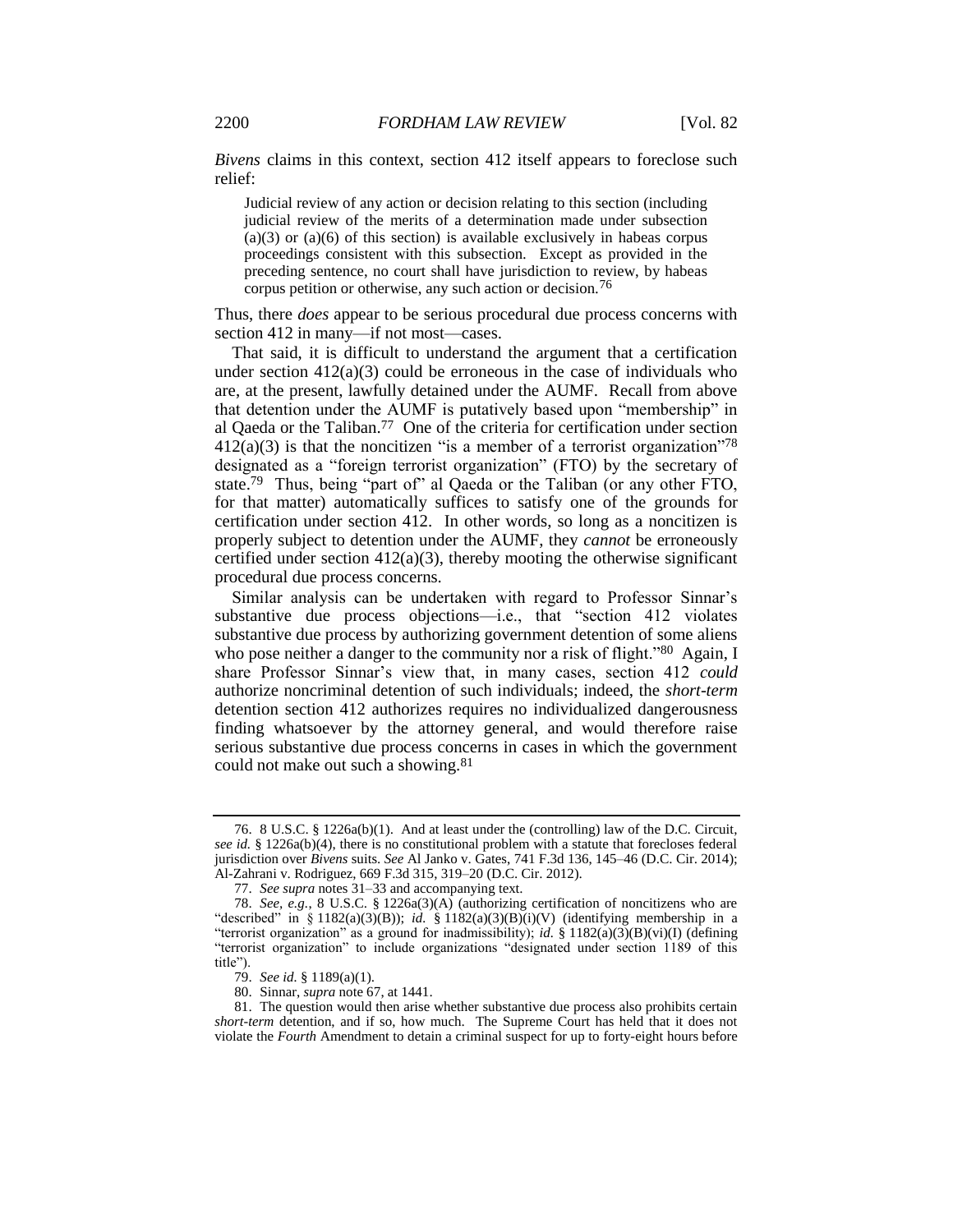Recall, however, that the *long*-term detention authorized by section 412 *does* require a showing of dangerousness—i.e., that "release of the alien will threaten the national security of the United States or the safety of the community or any person."82 And unlike the attorney general's certification decision, there is little question that meaningful judicial review of *that* determination is available; section 412's habeas corpus procedures are designed specifically to provide such review.<sup>83</sup>

The harder question is whether *satisfaction* of the statutory requirement for long-term detention—that the "release of the alien will threaten the national security of the United States or the safety of the community or any person"—also satisfies substantive due process concerns. That question requires some parsing of the Supreme Court's jurisprudence in this field.

In *United States v. Salerno*, <sup>84</sup> for example, the Court upheld the detention provisions of the Bail Reform Act of 1984,<sup>85</sup> which authorize pretrial detention of criminal defendants when the government showed by clear and convincing evidence that the safety of the community could not otherwise be guaranteed.<sup>86</sup> Writing for a six-to-three majority, Chief Justice Rehnquist held that the Due Process Clause requires that such detention be in furtherance of a "legitimate regulatory goal,"<sup>87</sup> such as community safety, rather than an impermissible punitive purpose, and that it not be "excessive in relation to the regulatory goal Congress sought to achieve."<sup>88</sup> To be sure, the statute in *Salerno* only authorized detention for a finite period—until trial.<sup>89</sup> But the Court's analysis did not appear to turn on a specific *duration*, all the more so given the varied lengths of pretrial detention to which criminal defendants could be subjected without violating the Act (or the Constitution).<sup>90</sup>

With these principles in mind, the Court in *Foucha v. Louisiana*<sup>91</sup> invalidated the civil commitment of a criminal defendant who had been found not guilty by reason of insanity, holding that such civil detention could only satisfy due process in cases in which the detainees are *both* mentally ill and dangerous—based upon specific and individualized criteria.92 As Justice Thomas explained for the Court five years later in *Kansas v. Hendricks*, <sup>93</sup> "A finding of dangerousness, standing alone, is ordinarily not a sufficient ground upon which to justify indefinite

presenting him before a neutral magistrate. *See* Cnty. of Riverside v. McLaughlin, 500 U.S. 44, 57 (1991).

<sup>82.</sup> 8 U.S.C. § 1226a(a)(6).

<sup>83.</sup> *See id.* § 1226a(b).

<sup>84.</sup> 481 U.S. 739 (1987).

<sup>85.</sup> Pub. L. No. 98-473, tit. II, 98 Stat. 1976 (codified as amended at 18 U.S.C. §§ 3062, 3141–3150).

<sup>86.</sup> *See* 18 U.S.C. § 3142(e).

<sup>87.</sup> *Salerno*, 481 U.S. at 747.

<sup>88.</sup> *Id*.

<sup>89.</sup> *See* 18 U.S.C. § 3142(i)(2).

<sup>90.</sup> *Salerno*, 481 U.S. at 751.

<sup>91.</sup> 504 U.S. 71 (1992).

<sup>92.</sup> *See id.* at 81–83.

<sup>93.</sup> 521 U.S. 346 (1997).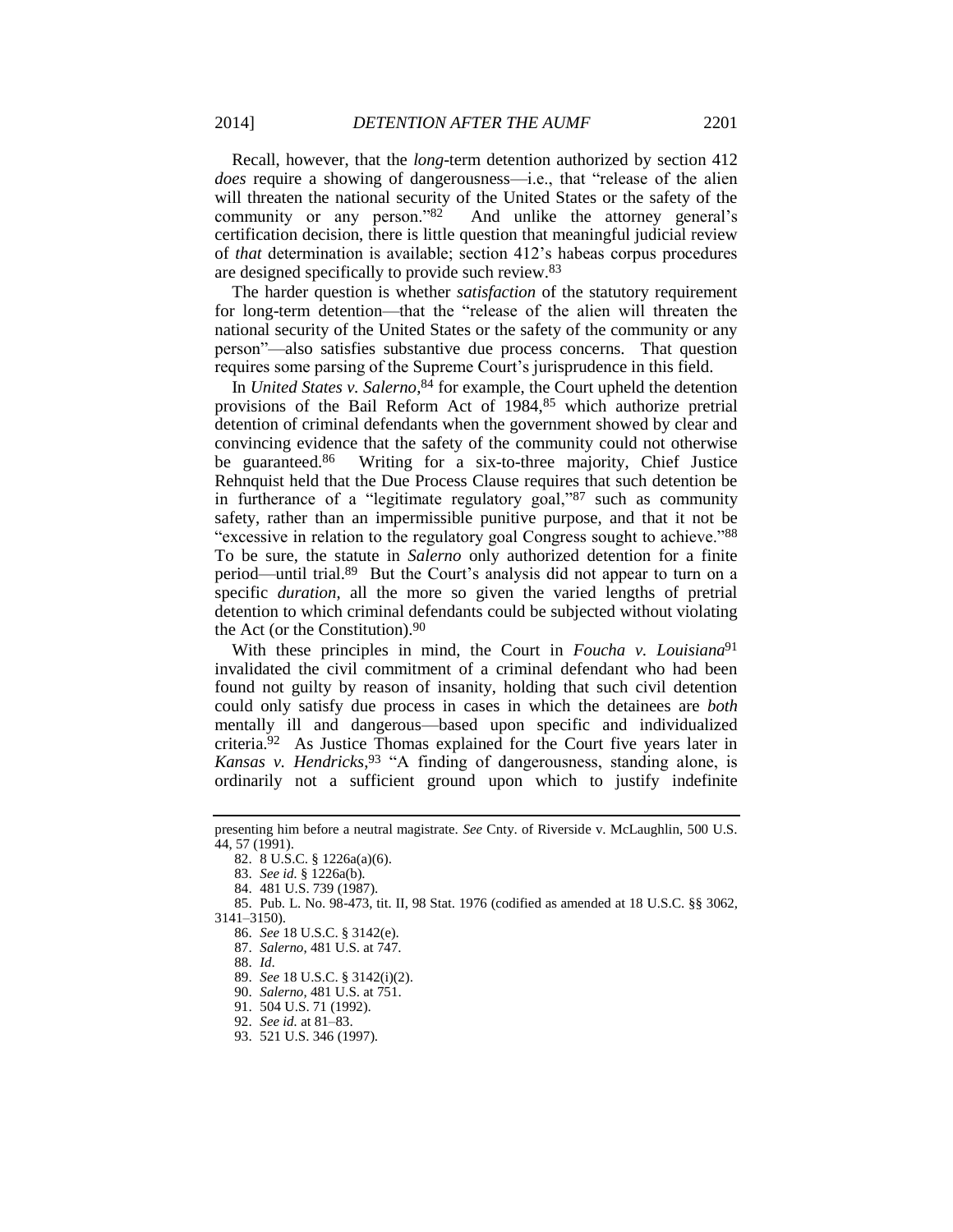involuntary commitment. We have sustained civil commitment statutes when they have coupled proof of dangerousness with the proof of *some additional factor*, such as a 'mental illness' or 'mental abnormality.'"<sup>94</sup> And even then, the Court has "upheld preventive detention based on dangerousness only when limited to specially dangerous individuals and subject to strong procedural protections."<sup>95</sup>

Although *Foucha* and *Hendricks* suggest that the additional factor must be some mental incapacity on the part of the detainee, the Court's 2001 decision in *Zadvydas v. Davis* at least hinted that unique national security considerations—in addition to dangerousness—might suffice.<sup>96</sup> After explaining why the Due Process Clause precluded continuing detention of removable noncitizens if their removal could not be effectuated (or was not reasonably foreseeable) within six months,<sup>97</sup> Justice Breyer included an express caveat for "terrorism or other special circumstances where special arguments might be made for forms of preventive detention and for heightened deference to the judgments of the political branches with respect to matters of national security."98 Taking these cases together, then, in the context of noncitizens who are being detained because of their connection to those groups directly responsible for the September 11 attacks, substantive due process may be satisfied upon an individualized showing of dangerousness and some additional limiting factor—perhaps one that underscores the unavailability of alternative means of incapacitation.

So construed, serious constitutional concerns with section 412 remain even as applied to the Guantánamo detainees. The statute *does* require a dangerousness showing in order to justify long-term detention, but does not in its text contemplate any specific additional factors *beyond* dangerousness (the "specially dangerous" showing to which Justice Thomas referred in *Foucha*) that would provide sufficiently narrow limiting criteria to ameliorate the constitutional objections. On its face, then, the long-term detention authority provided by section 412 would appear to be inconsistent with the Supreme Court's substantive due process jurisprudence.

But insofar as *Salerno* stressed that such civil detention must not be "excessive in relation to the regulatory goal Congress sought to achieve," one answer may well be a judge-made rule that the government must also demonstrate the unavailability of any alternative means of disposition. That is to say, the government must demonstrate that the detainee cannot be tried for terrorism-related offenses by a civilian court or military commission and that he cannot be transferred or released without gravely jeopardizing national security.

At first blush, such a "least restrictive means" approach may seem unsatisfying, since the government could presumably find any number of grounds on which to argue that criminal prosecution is not a reasonably

<sup>94.</sup> *Id.* at 358 (emphasis added).

<sup>95.</sup> Zadvydas v. Davis, 533 U.S. 678, 690–91 (2001).

<sup>96.</sup> *Id.*

<sup>97.</sup> *See id.* at 689.

<sup>98.</sup> *Id.* at 696.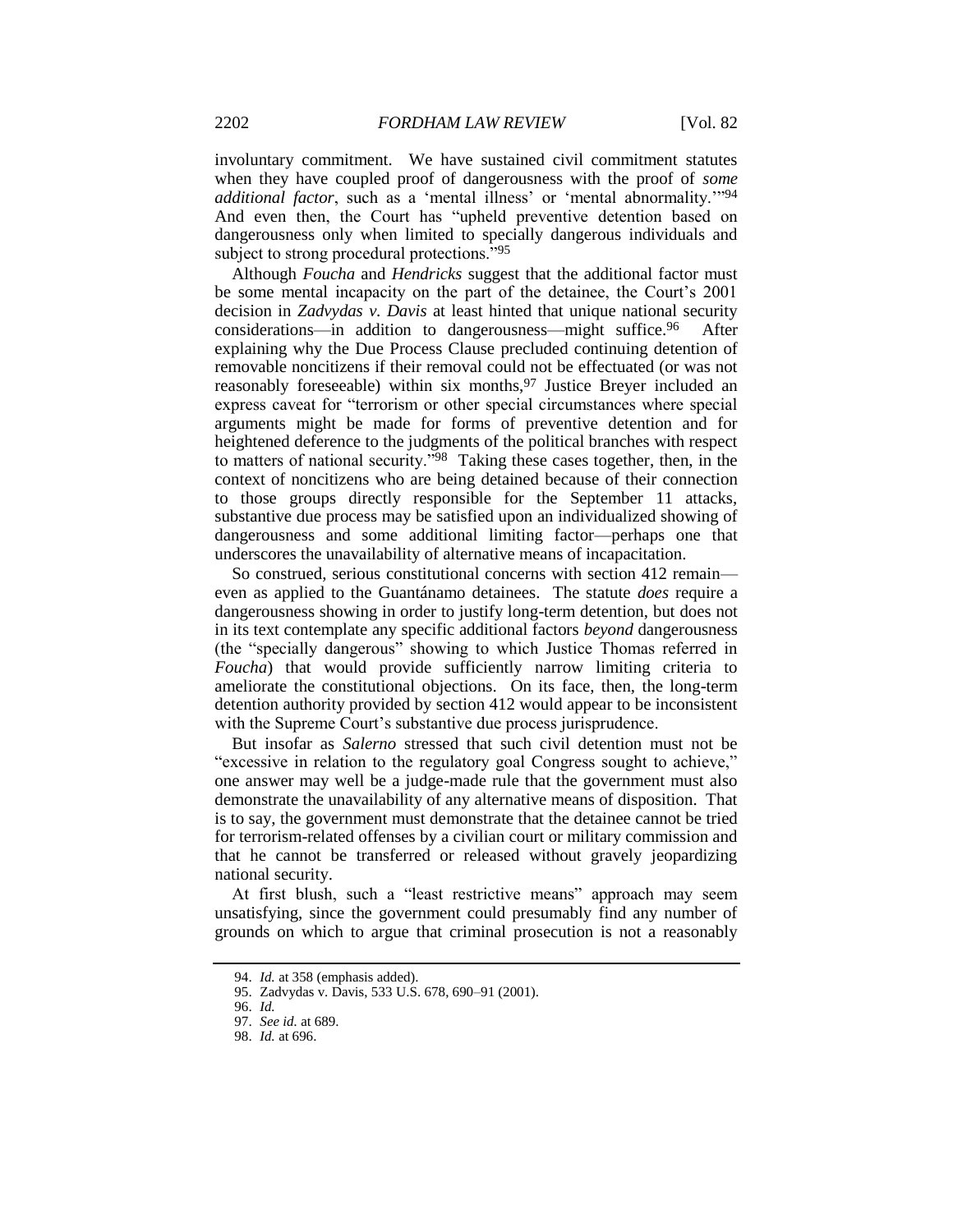available alternative. But in that regard, post-AUMF developments may actually militate in the other direction. In the same statute that created section 412, Congress also began expanding the territorial scope of the federal material support statutes—which make it a crime for any individual to provide various forms of assistance to groups they know or should have known to be designated FTOs<sup>99</sup>—to encompass conduct that takes place wholly overseas.<sup>100</sup> It was not until 2004 that the more sweeping material support statute—18 U.S.C. § 2339B—was extended overseas,  $^{101}$  which is one of the most significant reasons why so few of the Guantánamo detainees, virtually all of whom were picked up based upon pre-2004 conduct, could ever be tried in a U.S. court.<sup>102</sup> From 2004 to the present, however, a wide range of "support" to designated FTOs, provided by anyone anywhere in the world, has sufficed to render that person liable to serious criminal charges within the United States.

Another significant development in this regard was the Supreme Court's 2010 decision in *Holder v. Humanitarian Law Project*, in which the Court blessed the government's expansive reading of the potential scope of the material support statutes, upholding them against First and Fifth Amendment challenges.<sup>103</sup> For better or worse, the "extraterritorialization" of these offenses, coupled with the *Humanitarian Law Project* decision, should dramatically increase the percentage of terrorism cases in which criminal prosecution in U.S. civilian courts is at least jurisdictionally possible.104 Indeed, the fact that no new detainees have been sent to Guantánamo since before President Obama came to office only underscores this point.

To be sure, *how* the government demonstrates that other alternatives are unavailable is something of a sticky wicket. But the key for present purposes is that the burden would necessarily be *on* the government in such cases—to demonstrate both that the detainee continues to pose a serious threat to public safety (a burden that may prove difficult to surmount after as many as twelve years of detention at Guantánamo), and that no alternative avenues for his incapacitation exist through criminal prosecution, transfer to foreign custody, or otherwise. This burden should be easier to satisfy in the Guantánamo legacy cases than in any other instance. In new cases, for example, it would be difficult for the government to demonstrate how it has enough evidence to establish dangerousness, but not enough to bring a criminal prosecution under the material support statute. And in the cases of the other remaining Guantánamo detainees, it would be difficult for the government to

<sup>99.</sup> *See* 18 U.S.C. §§ 2339A–2339B (2012).

<sup>100.</sup> *See* Uniting and Strengthening America By Providing Appropriate Tools Required To Intercept and Obstruct Terrorism (USA PATRIOT) Act of 2001, Pub. L. 107-56, § 805(a)(1)(F), 115 Stat. 272, 377 (amending 18 U.S.C. § 2339A(a)).

<sup>101.</sup> *See* Intelligence Reform and Terrorism Prevention Act of 2004 (IRTPA), Pub. L. No. 108-458, § 6603(d), 118 Stat. 3638, 3763 (amending 18 U.S.C. § 2339B(d)).

<sup>102.</sup> *See* GUANTÁNAMO REVIEW TASK FORCE, *supra* not[e 15,](#page-1-0) at 22 n.21.

<sup>103.</sup> Holder v. Humanitarian Law Project, 130 S. Ct. 2705, 2718–19 (2010).

<sup>104.</sup> *See also* Daskal & Vladeck, *supra* not[e 18,](#page-2-0) at 135–36.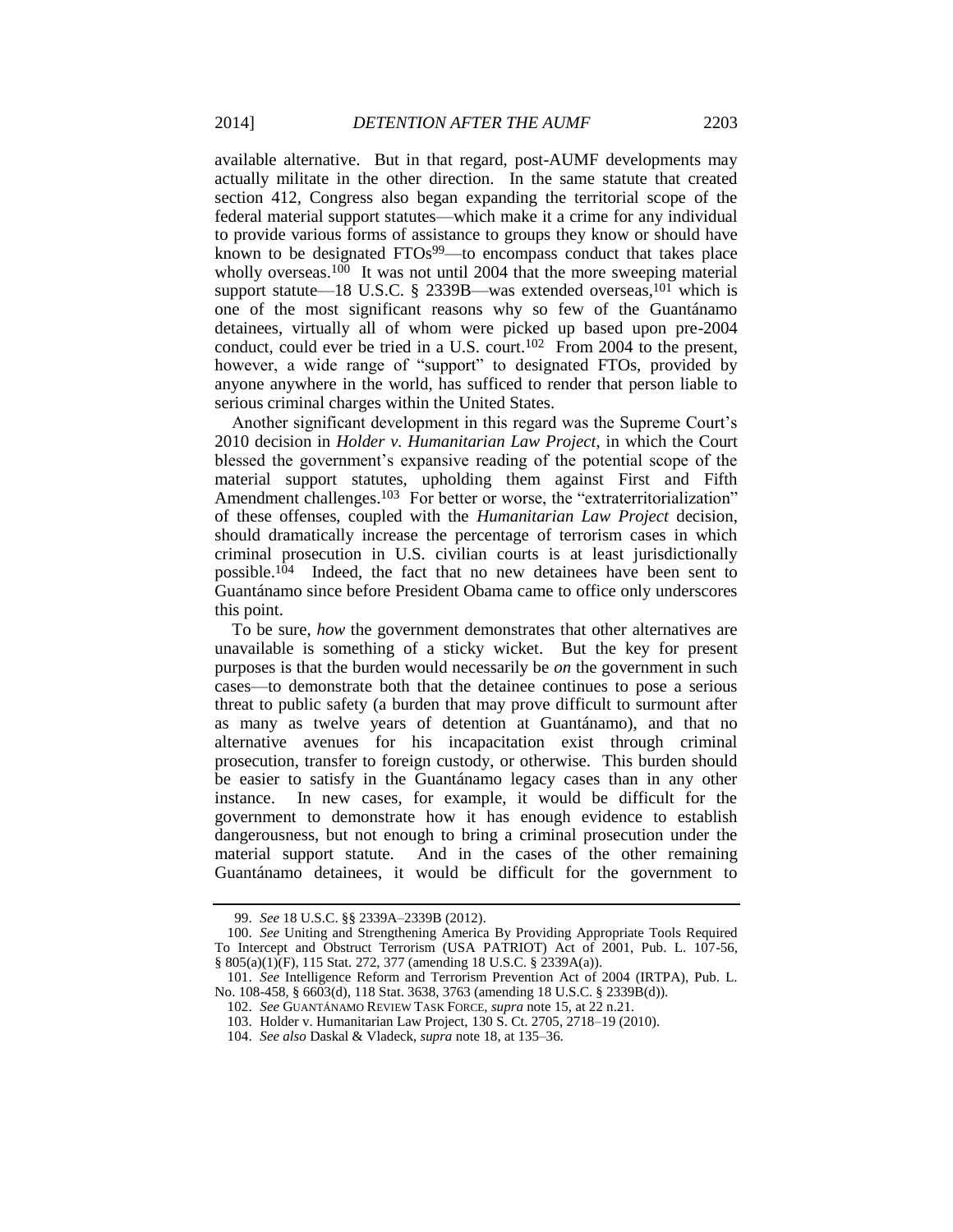demonstrate that individuals whom the *government* has cleared for release are nevertheless too dangerous to be released.

In other words, it is entirely *because* of the serious constitutional concerns that would otherwise arise that long-term detention authority under section 412 would be appropriately and strictly circumscribed to only encompass cases of current Guantánamo detainees who are too dangerous to be released, but against whom no criminal charges can be pursued. And even then, that population might be further reduced by the periodic habeas corpus review guaranteed by the same section—since the government would ostensibly have to re-prove its case every six months, as opposed to the one-off review currently required under the AUMF.

# *B. Practical and Political Constraints*

There is nothing romantic about the solution this Article contemplates. "In our society liberty is the norm, and detention prior to trial or without trial is the carefully limited exception."105 In a perfect world, there would be no *need* for the government to have to subject any individuals to longterm detention without the full panoply of procedural protections attendant to a criminal trial. And although all three branches of the federal government have long since accepted the validity and legitimacy of such detention as part of the armed conflict Congress authorized against al Qaeda and its affiliates back in 2001, there are obvious reasons to cabin such authority to the unique context in which it has arisen, rather than provide a more general detention authority untethered to members of a specific group who are involved in a specific conflict. Given the winding down of combat operations in Afghanistan, those who oppose such detention as a categorical matter may be content to wait it out, and hope that the authority provided by the AUMF disappears without anything in its stead. Those with such a view will no doubt criticize (or outright dismiss) a solution along the lines sketched out above as far too great a violation of individual liberty to possibly be worth the hypothetical upside—for example, the ability to finally close Guantánamo, and the removal of the Guantánamo question from the larger debate over the future of the AUMF.

Nor are defenders of the status quo likely to find much in this approach worth supporting. This scheme could easily be criticized for greatly increasing the risk that detainees that the government decreed to be dangerous will eventually be released, whether because of the more contextualized focus on current and future dangerousness, the requirement that the underlying basis for detention be revisited every six months, or a combination of the two. And insofar as such release would presumably be *into* the United States, one can only imagine the uproar that would follow even though (1) release would necessarily be conditioned upon a judicial determination that the detainee in question no longer poses a threat to national security; and (2) the detainee would presumably still be subject to removal under U.S. immigration law.

<sup>105.</sup> United States v. Salerno, 481 U.S. 739, 755 (1987).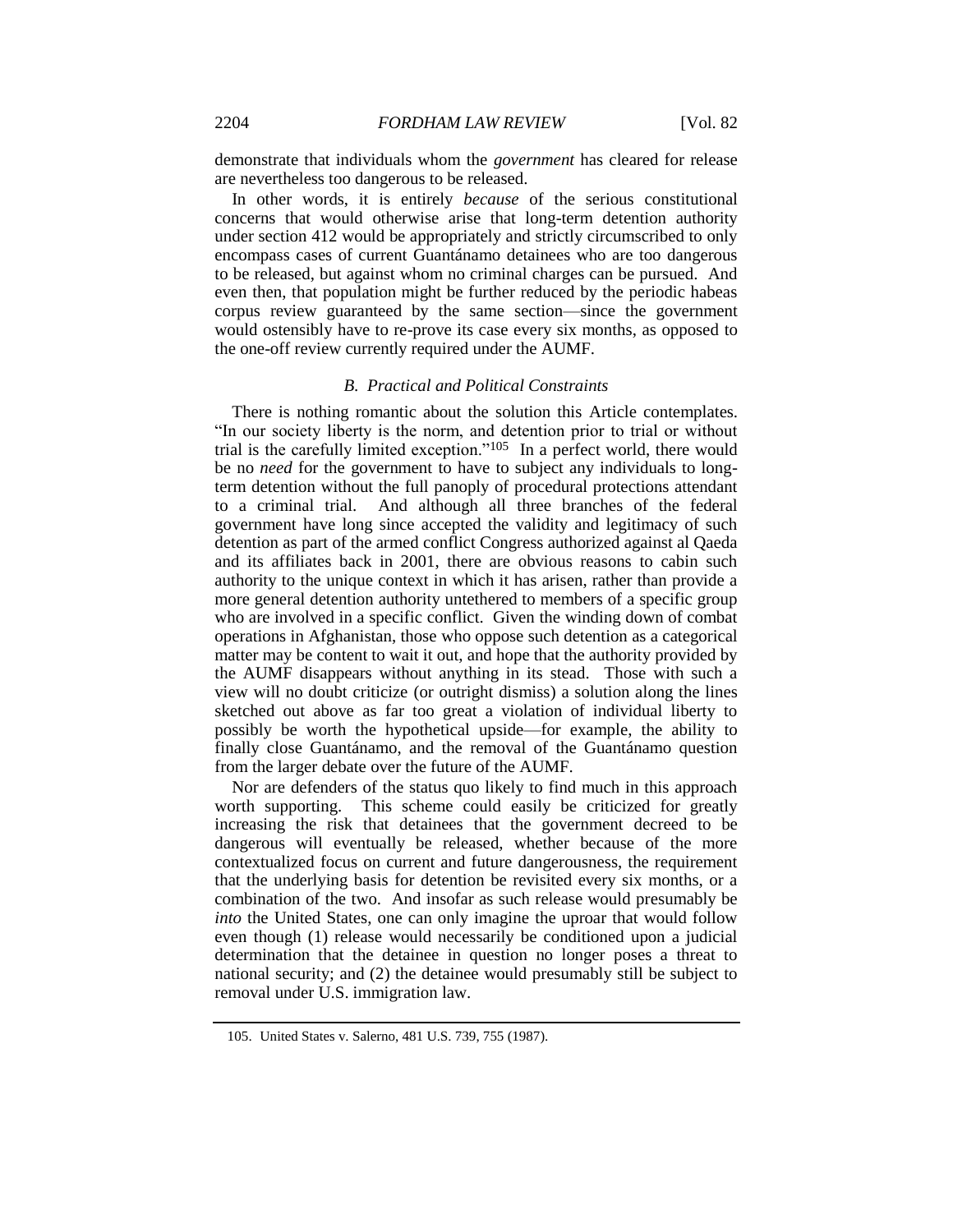There are also a host of practical obstacles that could get in the way of migrating the "unreleasable" Guantánamo detainees to a civil detention regime. For starters, section 412 appears to contemplate that the detention it authorizes will take place *within* the United States,<sup>106</sup> and yet Congress, in the NDAA, has continued to bar the transfer of detainees from Guantánamo *into* the United States.107 Unless those restrictions could be sidestepped or confronted on constitutional grounds, they would presumably need to be repealed before such a policy could be adopted. And once a new statute is required to effectuate such a scheme, it is hard to believe that Congress would limit itself solely to repealing the transfer restrictions—without revisiting the carefully calibrated procedural and substantive standards it crafted over twelve years ago.

Relatedly, one might also criticize the above proposal on the ground that it would morph section 412 into a very different authority than what Congress sought to provide in 2001. That is, that the long-term detention Congress *actually* meant to authorize through section 412 was not in Guantánamo cases, but was only for cases such as *Zadvydas*, where a noncitizen initially arrested within the United States was detained pending deportation, and could not have his deportation effectuated within six months of his arrest.<sup>108</sup>

These are all genuine concerns, and ones for which there is no completely satisfying rejoinder. All that can be said in reply is that the alternative is the deeply unsatisfying status quo—in which a smaller group of detainees are hindering not only the U.S. government's ability to close Guantánamo, but also Congress's ability to have a debate over the future of U.S. counterterrorism policy that is not saddled by the weight of the unreleasable detainees. That is to say, if an unsatisfying civil detention scheme—that can be at least theoretically circumscribed to only encompass the legacy cases—is the price we must pay in order to close Guantánamo and repeal the AUMF, it seems at least possible that a majority of the American people, or, at least, their representatives in Congress, would be willing to foot the bill.

### **CONCLUSION**

In one sense, there is a deep, perhaps tragic, irony in the possibility that section 412 could end up playing the role contemplated in this Article. During the habeas litigation surrounding the case of Ali Saleh Kahlah al-Marri, the one noncitizen arrested within the territorial United States who was detained as an enemy combatant (for nearly eight years before pleading guilty to civilian criminal charges), al-Marri routinely invoked section 412

<sup>106.</sup> Such a conclusion can be inferred from section 412's investiture of detention authority in the attorney general, who operates no overseas detention facilities, and in the underlying assumption that removal of the detainee *from* the United States is one of the dispositions the provision contemplates.

<sup>107.</sup> *See* National Defense Authorization Act for Fiscal Year 2014, Pub. L. No. 113-66, § 1034, 127 Stat. 672, 851 (2013).

<sup>108.</sup> Zadvydas v. Davis, 533 U.S. 678, 685–86 (2001).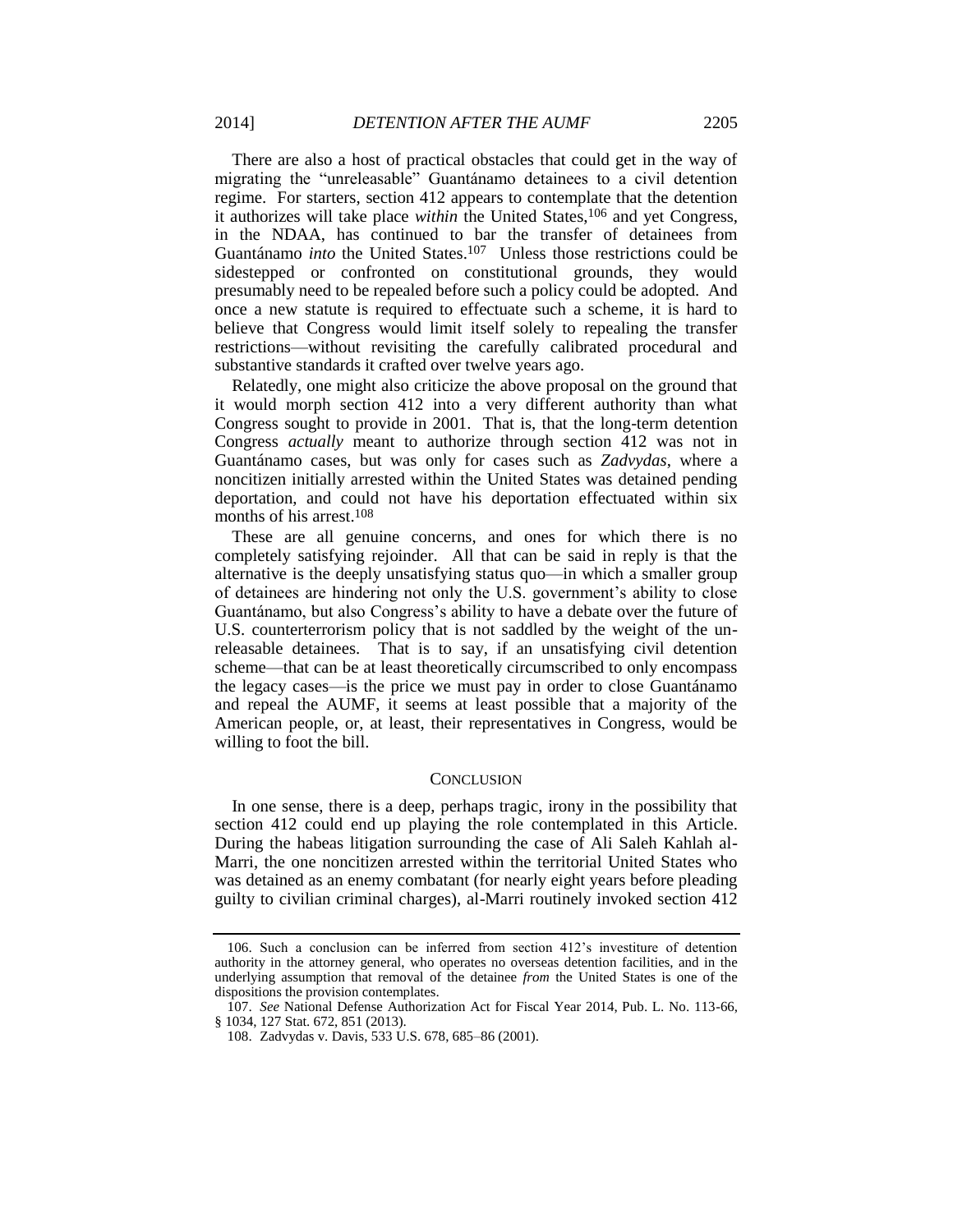as evidence that Congress had *not* authorized his potentially indefinite detention. More to the point, that precise argument was at the core of Judge Motz's opinion for the original three-judge Fourth Circuit panel that held that the AUMF did *not* authorize al-Marri's detention—because Congress had provided a far more specific, and far more limited, detention authority in the case of noncitizens detained within the United States.109 To turn around now and argue that section 412 could be read to provide *precisely* that authority, at least for those Guantánamo detainees who are too dangerous to be released and who are not subject to alternative means of incapacitation, appears to conflate the very distinction on which al-Marri and the original Fourth Circuit panel in his case—relied.

But the differences in paradigm matter. Unless one is categorically opposed to all detention without trial, there is a lot more nuance in the longterm detention section 412 contemplates than in the detention authorized by the AUMF. Whereas the latter asks only if the detainee is, or even *was*, a member of al Qaeda or the Taliban, and allows such membership to be established through evidence that in some cases has been "gossamer thin,"<sup>110</sup> the former requires far more specific, individualized, heightened, and repetitive showings. The government must show that the detainee (1) meets certain criteria for detention; (2) poses an ongoing threat to public safety; and (3) cannot be incapacitated through other means. Indeed, longterm detention under section 412 simply would not have been available in al-Marri's case; even if the government could satisfy the first and second of these prongs, the availability of an alternative forum (as underscored by his subsequent criminal prosecution) necessarily precluded his potentially indefinite civil detention.

Legal formalities aside, such an approach to detention after the AUMF makes more sense as a normative matter, as well. An extreme measure, such as noncriminal detention, *should* be a last resort—limited to cases in which no alternative exists. And even then, it should only be justified if the government can demonstrate to a neutral magistrate judge that the detainee poses a continuing threat to public safety, even if the same evidence is insufficient to sustain a criminal indictment or produce a conviction—a prospect that is difficult to fathom given the current scope of the material support statutes. Especially when the United States is no longer in a position in which it is routinely capturing terrorism suspects on foreign battlefields (as it was in the weeks and months after the AUMF was enacted), we *should* expect the government to be able to prove on a retail basis that for which the laws of war effectively only require wholesale evidence.

These considerations do not change the fact that a solution grounded in or even modeled upon—section 412 still raises a panoply of legal, political,

<sup>109.</sup> Al-Marri v. Wright, 487 F.3d 160, 191 (4th Cir. 2007), *rev'd en banc sub nom.* Al-Marri v. Pucciarelli, 534 F.3d 213 (4th Cir. 2008), *vacated sub nom.* Al-Marri v. Spagone, 555 U.S. 1220 (2009) (mem.).

<sup>110.</sup> Awad v. Obama, 646 F. Supp. 2d 20, 27 (D.D.C. 2009), *aff'd*, 608 F.3d 1 (D.C. Cir. 2010).